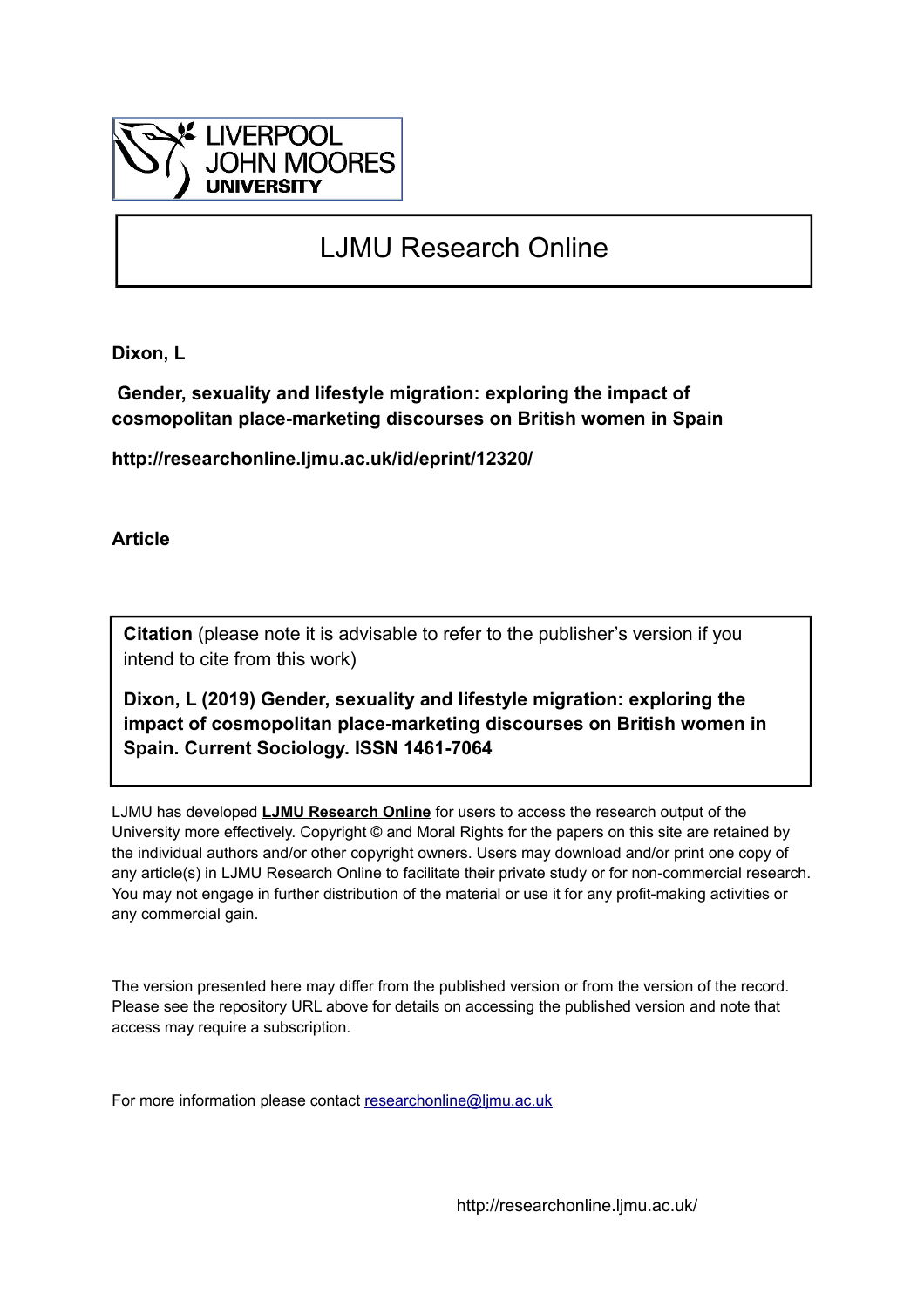**Gender, sexuality and lifestyle migration: exploring the impact of cosmopolitan place-marketing discourses on the post-migratory experiences of British women in Spain**

### **Abstract**

This article responds to a recent call to problematise the theoretical underpinnings of lifestyle migration and in particular, to critically examine the construction of lifestyle migrants as an idealtype of individualised subject, freed from the constraints of normative social structures (Benson and Osbaldiston, 2016). Recent research has begun to do so, by demonstrating how class, race and gender can intersect to delimit the post-migratory experiences of lifestyle migrants, as they negotiate multiple social hierarchies (Croucher, 2014; Lundström and Twine, 2011). This article adds a new dimension to these studies by showing how class, gender and sexuality interconnect through the prism of 'cosmopolitanism' to structure the lives of British women in the affluent Catalan town of Sitges. Although British lesbians have more social autonomy than other British female lifestyle migrants in the town, they are simultaneously rendered subordinate in relation to Sitges' cosmopolitan discourse, which privileges a stereotypical male homosexuality instead.

**British, class, cosmopolitanism, gender, lesbian, lifestyle, migration, place-marketing, sexuality, Spain**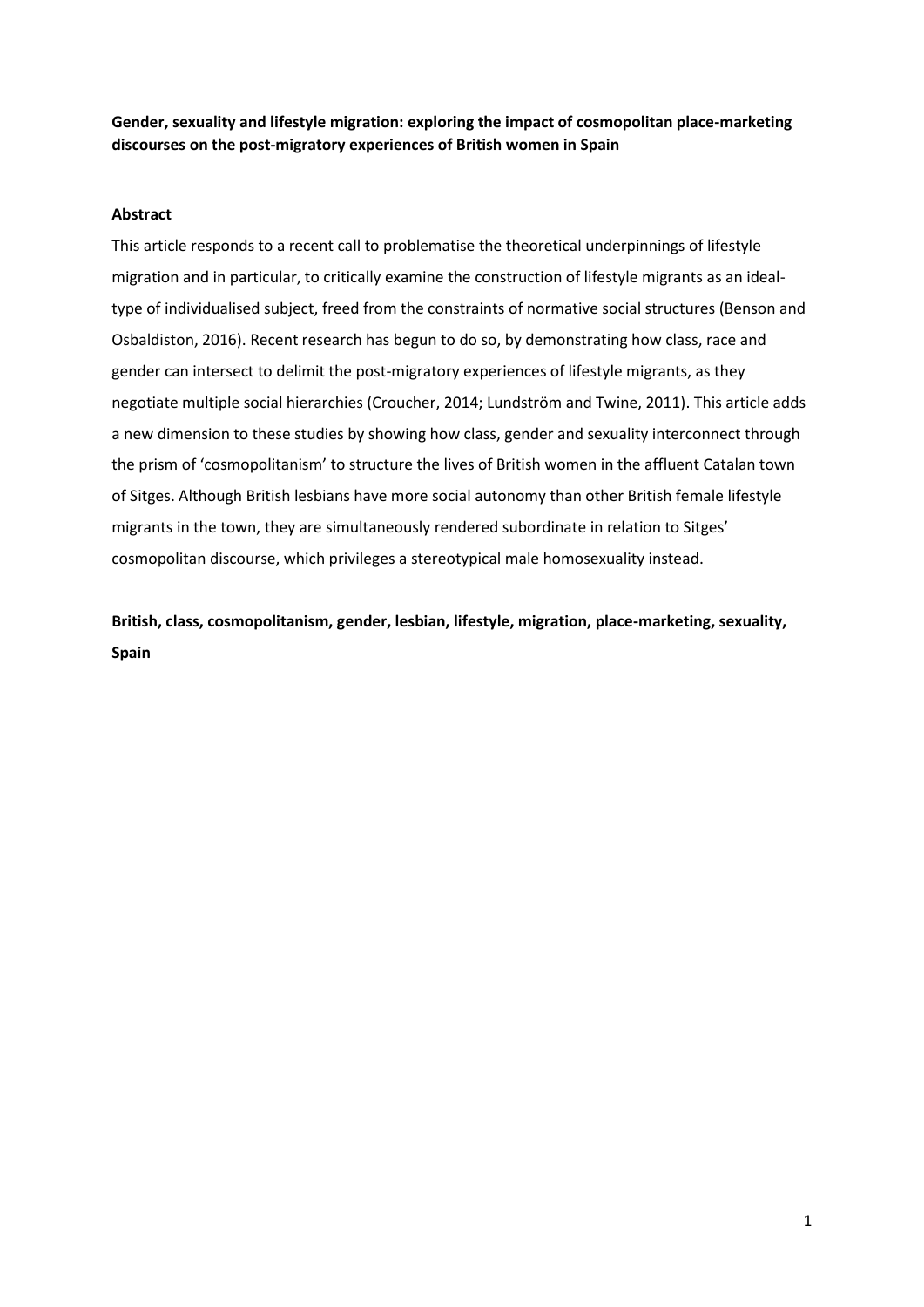#### **Introduction**

Seeking to understand processes of identification has remained a key concern of contemporary sociology, with recent years having seen a shift in theorisation towards a perspective that emphasises identity as individualised and rooted in lifestyle-based consumption practices (See: Bauman, 2000; Beck, 2005; Giddens, 1991). As sociological research has sought to empirically investigate this phenomenon, a particularly fruitful line of enquiry has considered groups of people embarking upon 'lifestyle migration', initially defined as the 'relocation of relatively affluent people within the developed world searching for a better way of life' (Benson and O'Reilly, 2009:608. See: Benson, 2011; Oliver and O'Reilly, 2010). And it is easy to see the attraction, not least because their decisions to migrate are in the first instance suggestive of individual agency, but it is also because the different contexts that geographical mobility offers are often understood to generate new possibilities for projects of self-realisation, *automatically* (Benson and O'Reilly, 2009:615. See: Benson, 2011; Oliver, 2012). As relatively privileged people in contexts in which they may appear to have access to a similar level of social-economic resources, lifestyle migrants can easily be seen to exemplify those most likely to embody such individualised, consumption-based identities (D'Andrea, 2007; Korpela, 2009; Hoey, 2014).

Yet despite more general sociological research that has sought to critically deconstruct the shift towards conceptualising identity as reflexive and individualised (See: Bottero, 2004; Brooks and Wee, 2008; Savage et al, 2013), the idea of 'lifestyle' within lifestyle migration literature has remained relatively under-explored (Benson and Osbaldiston, 2016:409). Instead, lifestyle migration has more often than not, been adopted and utilised as a relatively unproblematic conceptual framework (Benson and Osbaldiston, 2016. See: D'Andrea 2007; Korpela, 2009; Hoey, 2014). More recently, emphasis has begun to be placed on understanding the way that key macro-structural factors including neoliberalism, postcolonialism and globalisation can shape lifestyle migration, lifestyle migration, here understood as a process in which individuals are simultaneously enabled and constrained as they adapt to and alter the 'habitus of the communities within which they live' (Benson and O'Reilly 2018, p2).

As a result, some notable examples have begun to emerge which outline how factors that can shape lifestyle migration, such as class, race and especially gender have play out in direct relation to these migrants' post-migratory experiences (Benson, 2014; Croucher, 2014; Lundström, 2014; Lundström and Twine, 2011; Oliver and O'Reilly, 2010). Instead of privileging agency, these studies attempt to move beyond determining migrants purely through socio-economic characteristics, to focus on on individuals' post-migratory social relations and subsequent identity-making (Benson and O'Reilly, 2016:21; Croucher, 2014; Lundström, 2014). It is to this research that the article speaks. Drawing on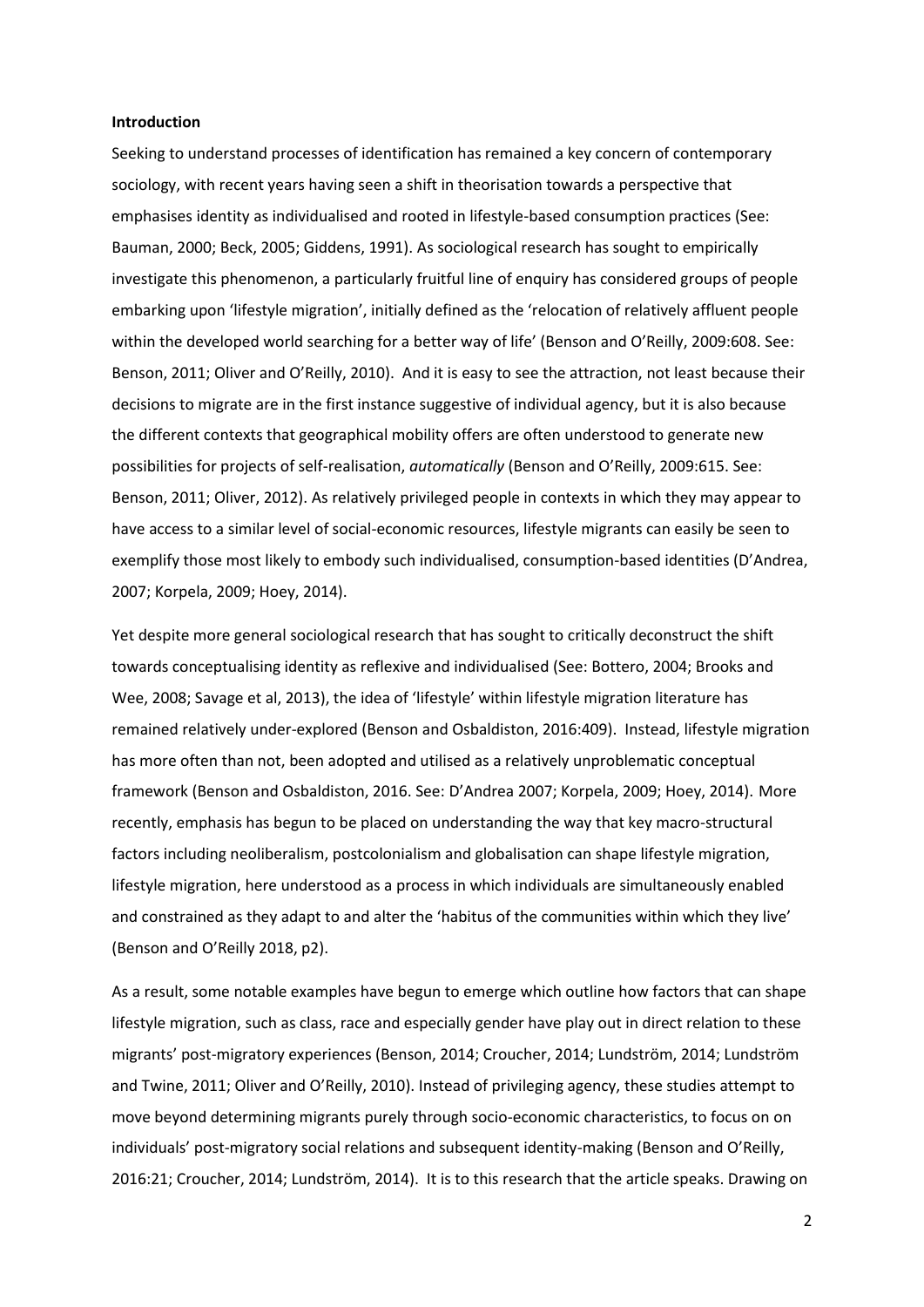over 12 months of ethnographic research amongst British migrants living in the Catalan tourist town of Sitges, the article focuses on comparing the experiences of lesbian lifestyle migrants in relation to (specifically *married*) heterosexual British women living in the town. In so doing, it adds to current attempts to complicate the way that lifestyle migration is used as an analytical framework, by considering two key research questions; firstly 'how does gender act as one of the key social relations shaping lifestyle migration?' and secondly, 'how does gender articulate with other modes of identity' – here specifically, with sexuality and social class? (Croucher, 2013:25).

The article begins by describing the context and method of research, including how Sitges' placemarketing draws on its historical positioning as a centre of counter-culture, to explicitly promote a cosmopolitan identity. The fundamental role that homosexuality plays in relation to this particular construction of cosmopolitanism is outlined, in relation to the narratives of British migrants living there. Literature that has sought to complicate the concept of lifestyle migration is discussed, with a focus on studies that explore the definitive role that gender (as it intersects with both class and race) plays in structuring post-migratory experiences (Croucher, 2014; Lundström, 2014; Lundström and Twine, 2011). Finally, the experiences of heterosexual and self-identified homosexual women are compared, to argue that although lesbians generally experienced a sense of (especially economic) autonomy in comparison to other British women, their experiences were ultimately curtailed by the highly valued role that a stereotypical version of male homosexuality played, as a marker of elite cosmopolitanism.

# **The Context and Method of Research**

With a population of around 28,000, Sitges is a relatively large town on the North-Eastern coast of Spain (Foro-Ciudad, 2018). Approximately 35 kilometres from Barcelona, Sitges draws heavily on its 19<sup>th</sup> century reputation as a meeting place for the leading lights of Spain's Modernist movement, from Lorca and Rusiñol, to G.K. Chesterton and Salvador Dali. Sitges is subsequently seen to have avoided mass tourist development and to have thereby maintained an air of authentic bohemianism (Binkhorst, 2008:132; Boone, 2007:176). The late 1980s - early 1990s saw a huge upsurge in immigration and Sitges' population has seen a year-on-year increase ever since, becoming home to a diverse international population (Foro-Ciudad, 2018). Alongside this diversity, the town nonetheless retains a strongly represented *Sitgetan* identity, conveyed by its majority local population. Out of this, around three hundred are British people who live most, if not all, of the year there. And it was amongst these British migrants that twelve months of ethnographic fieldwork was conducted.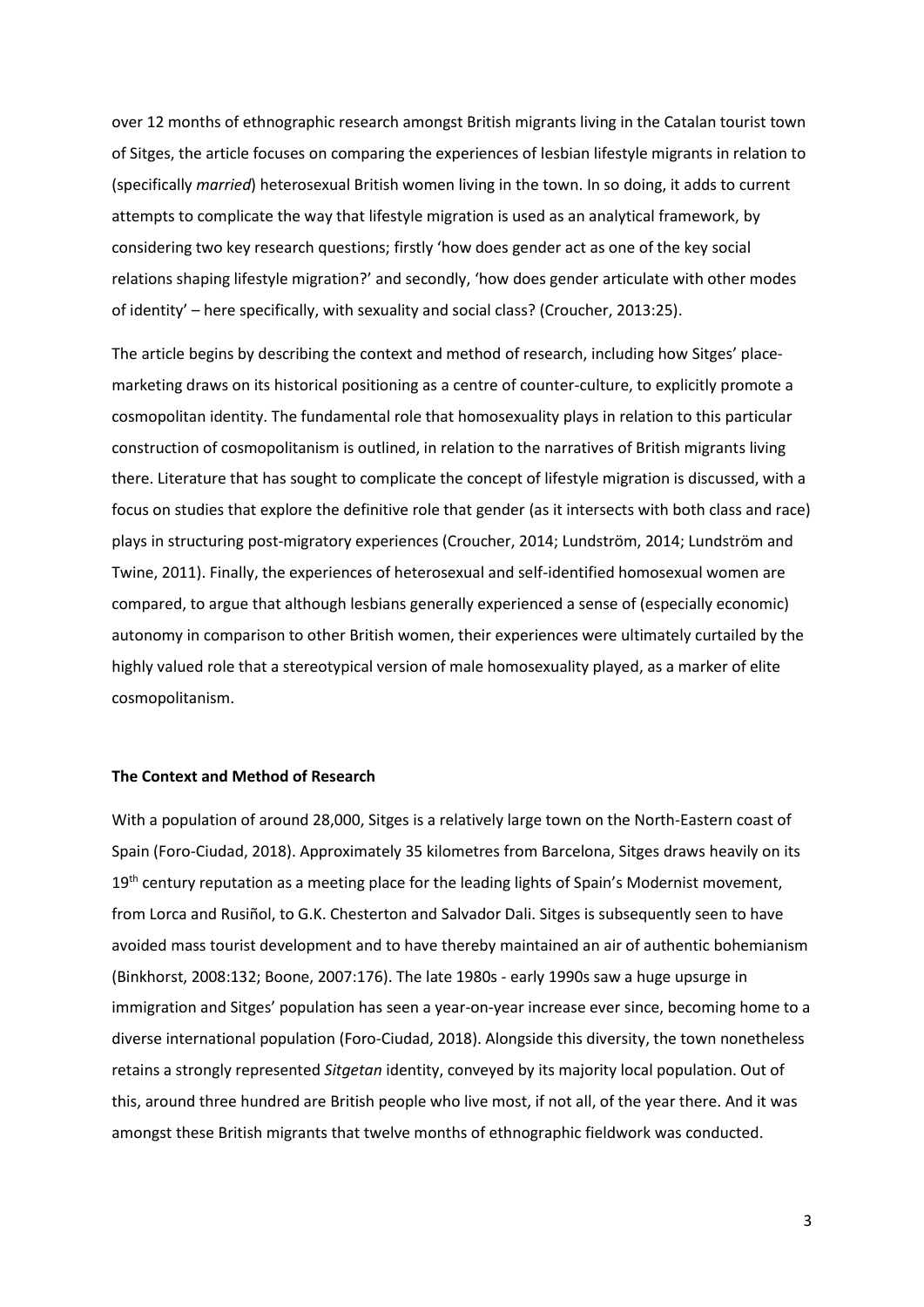Initially, a two-week pilot study was undertaken, which included a survey of all of the public places that British people might meet and interact. Following a 'snowball' sampling strategy, I successfully relied upon contacts made during those two weeks contacts to introduce me to other British migrants living in the town (Denscombe, 2010:37). Those Brits who were the main focus of my study were deemed eligible for inclusion by the base level criteria of being British and over 18 years of age. This meant the sample was wide-ranging, from a group of predominantly female teachers at a local international school, to retirees; from families, to small business owners, as well as those who were independently wealthy, some of whom were publicly renowned. Around a fifth of the sample were homosexual, the gendered breakdown was approximately 60% female to 40% male and of the almost two hundred British people I had some form of contact with, all bar five (two from Northern Ireland, three from Scotland) were English and all participants, except for one family of British-Asian origin, were white.

During the twelve months of fieldwork that immediately followed, I actively participated in the lives of British migrants in the town, from socialising in cafes and restaurants, attending birthday parties and local festivals, to helping out behind a bar during the town's Gay Pride event and working backstage in a multilingual pantomime. I made extensive, in-depth fieldwork diaries and conducted over one hundred unstructured interviews. Initially, I attempted to record these interviews, but the content and conversations seemed stilted (Speer and Hutchby, 2003). After discussing this with one participant, he suggested that some Brits perhaps worried that my work would end up as a kind of tabloid-esque exposé, so may be reluctant to be recorded. I took the decision to take short-hand notes instead. This is, of course, an approach that raises two key questions; firstly, is the material gathered reliable, and secondly, what are the ethical implications of the suggestion that participants were more forthcoming when *not* being audio-recorded?

It is clear that relying on notes taking during an interview has several disadvantages, perhaps most importantly that notes 'cannot be replayed' and therefore may be incomplete, based on recollection and the researcher's interpretation – they are not and cannot be objective (Tessier, 2012:446). Yet, although undoubtedly more reliable in one sense, audio recordings are themselves not necessarily infallible. Just as note-taking can be viewed as 'both a process and a product', transcription too, is a subjective practice that can invoke substantive epistemological questions based on determining where the transcript as data ends and analysis begins; two people, in other words, may experience the same recording very differently, regardless of how many times it is replayed (Tessier, 2012:448). Although quotations below should be read with this caveat in mind, steps were taken in 'accord with good practice' to ensure that the findings are both accurate and credible (Denscombe, 2010:299).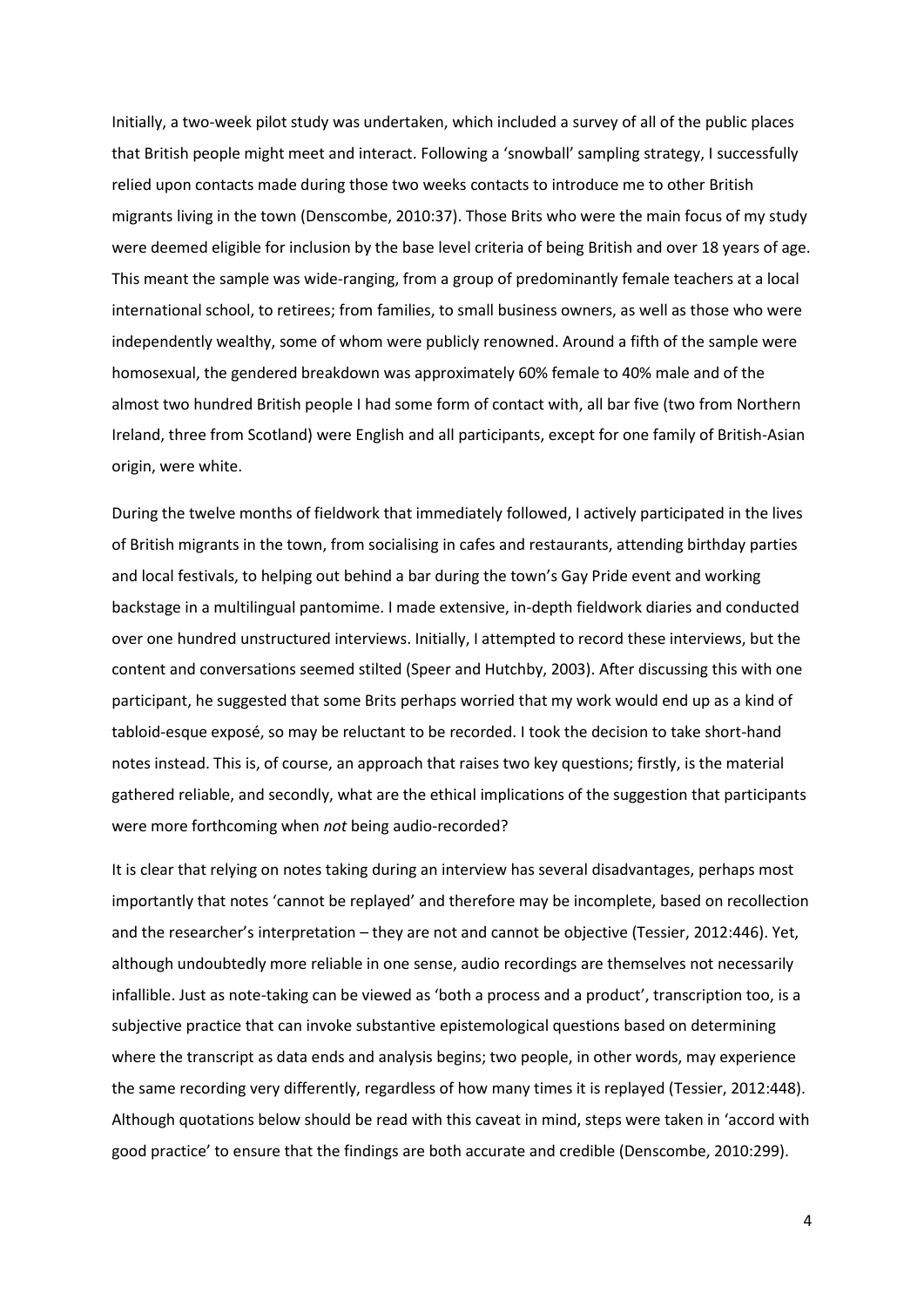To do so, every care was taken to adhere both to the ethical framework of the university represented, as well as to a practical, relational ethics, based on mutual respect for participants and for their opinions, even – or perhaps, *especially* – when they shared opinions or made statements that I disagreed with, found distasteful, or sometimes shocking (Ellis, 2007). These were, nonetheless, quotes made in the context of interviews, which were clearly conducted as such. In other words, they took place in a format *recognisable to participants* as being an interview. This was confirmed on numerous occasions by conversations that took place after the notebook was closed, defined by participants themselves as being 'off the record'. The project aims and intentions were clearly explained, verbal consent was gained and all participants were given contact details and the opportunity to withdraw their participation at any time – one participant did so, and this interview data was deleted. It was clear at all times when notes were being taken, meaning that participants were unlikely to forget that their words were being recorded, as opposed to the idea that only once participants 'forget' a recording device is there, do they offer 'naturalistic', experiential data, with the ethical implications that entails (Speer and Hutchby, 2003:317).

All interview notes were typed up into long hand immediately after the interviews and care was taken to include contextual information; information that might otherwise be lost when audiorecording alone (Denscombe, 2010:187; Tessier, 2012:448). The interview data was grounded in extensive long-term fieldwork, which allowed in-depth analysis – and crucially *re-analysis* - of information given by interviewees, thereby providing 'a solid foundation for the conclusions based on the data' adding to the 'credibility of the research' (Denscombe, 2010:299). This included the opportunity to confirm findings through respondent validation – two participants who were quoted extensively in the final thesis, read the transcripts of those interviews to confirm their factual accuracy and were then re-interviewed (Denscombe, 2010:299). These steps were key to how the research progressed. For example, it was not until I interviewed a British lesbian that I became sensitive to disparities of experience and representation in the town, which led me to re-examine earlier interview content and to subsequently recognise the prominence given to gay men and the invisibility of lesbians within the town's cosmopolitan discourse and to test out the topic with other participants, which reinforced its thematic relevance (See: Dixon, 2015:40).

So although not fully generalisable in a statistical sense (which would in any case necessitate a much larger sample, alongside different methods of data collection and analysis), the quotes chosen below even where they may seem extreme, are those deemed to be the most 'transferable', or representative of general attitudes shared amongst this particular (disparate) group of Brits, living in this particular location, at this particular time (Lincoln and Guba, 1985). The main aim of the project was then, to try to understand how this group negotiated their subjective identities in relation to the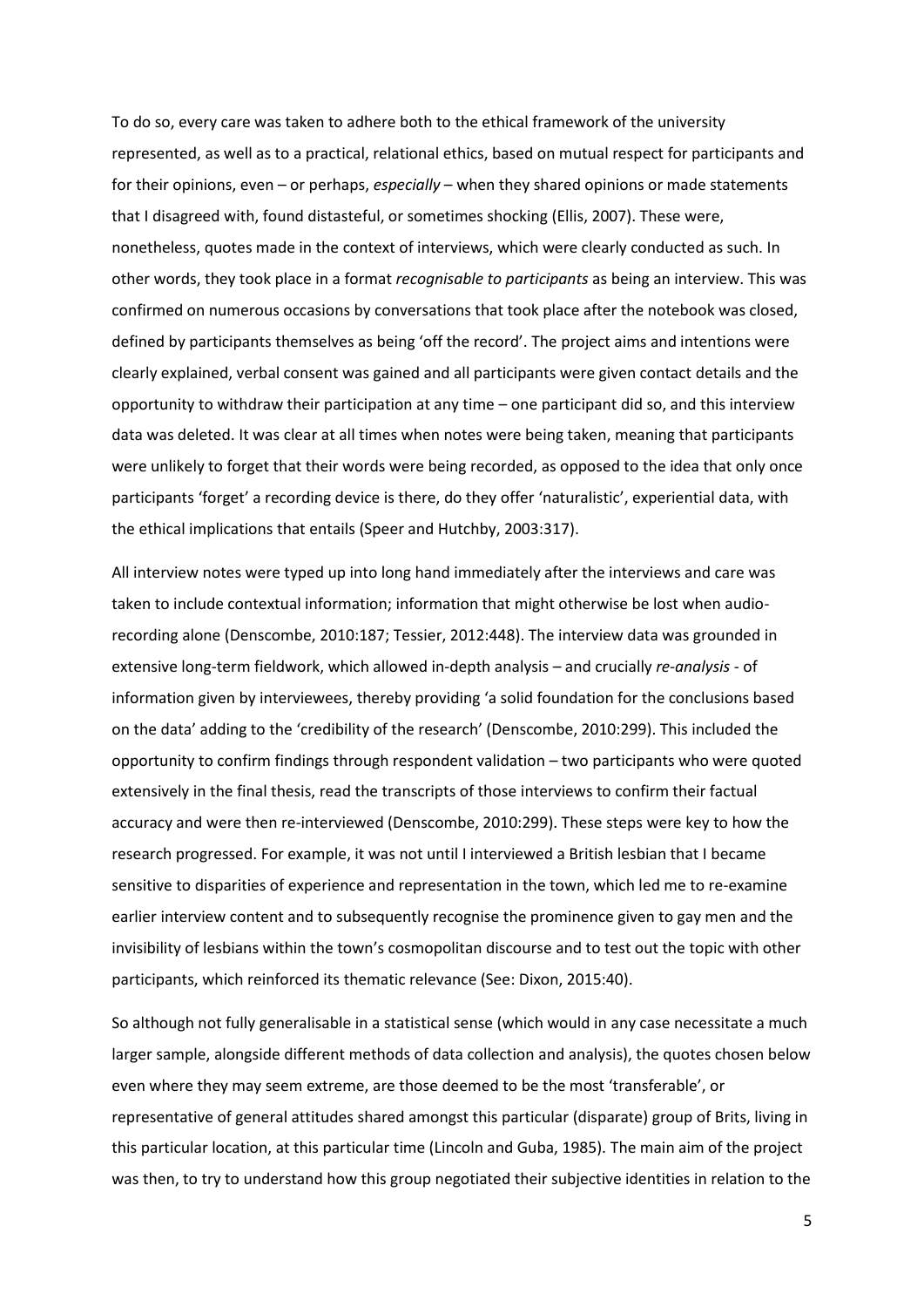town's predominant cosmopolitan discourse, which advocated an openness towards ethnic and cultural difference, whilst simultaneously being explicitly and somewhat paradoxically constructed on the basis of a hierarchy of identitarian distinctions. These distinctions included class, race/ethnicity and gender, but most importantly to this analysis – homosexuality.

#### **Cosmopolitanism, Homosexuality and Place-Marketing**

Sitges is an extremely popular migration destination, not least for British people who make up a sizeable percentage of the total immigrant population (Foro-Ciudad, 2018). In many ways, British migrants living there could be seen as archetypal lifestyle migrants, with the necessary socioeconomic capital to have taken a conscious decision to move to Sitges for a 'better way of life' (Benson and O'Reilly, 2009:608). And indeed, every British person I interviewed, gave the 'lifestyle' the town offered as a fundamental reason for migration, even where there were other motivating factors such as employment, or indeed, the opposite. Underpinning this perception was Sitges' reputation as a cosmopolitan location, a narrative that has been consciously and explicitly constructed as such through the town's place-marketing*.* As a brief scan of holiday websites shows, the word 'cosmopolitan' occurs again and again in the way that Sitges is described:

"The cosmopolitan town of Sitges, an hour east of Cambrils, is a favourite of the arts, party and gay crowds…" (First Choice Holidays, 2017)

"Because of its cosmopolitan character, its extraordinary leisure, dining and cultural offer and its lively night life, Sitges has become one of the most popular destinations on the Catalan coast. (BlauSitges, 2017)

Perhaps understandably in light of this direct marketing discourse, cosmopolitanism was a key feature amongst British migrants' understandings of the town, with its cosmopolitan reputation suggesting a very specific kind of 'lifestyle':

"It's very tolerant, very cosmopolitan. It's expensive and that helps. I mean, say you have to commute to Barcelona, it's a whole extra zone from Sitges…And then you've got the tunnels, too [toll roads that link Sitges to Barcelona by car]. They're expensive, so they keep the riff-raff out, if you know what I mean! People don't want to pay to come through them, or they can't afford it, so it keeps lower class families out. You know the types, they'd be better off in Benidorm or somewhere like that" Paul, businessman.

Paul was a businessman who had been living in Sitges for just over 18 months, after he had met and married a woman from Barcelona. They had chosen to move to the town with the intention of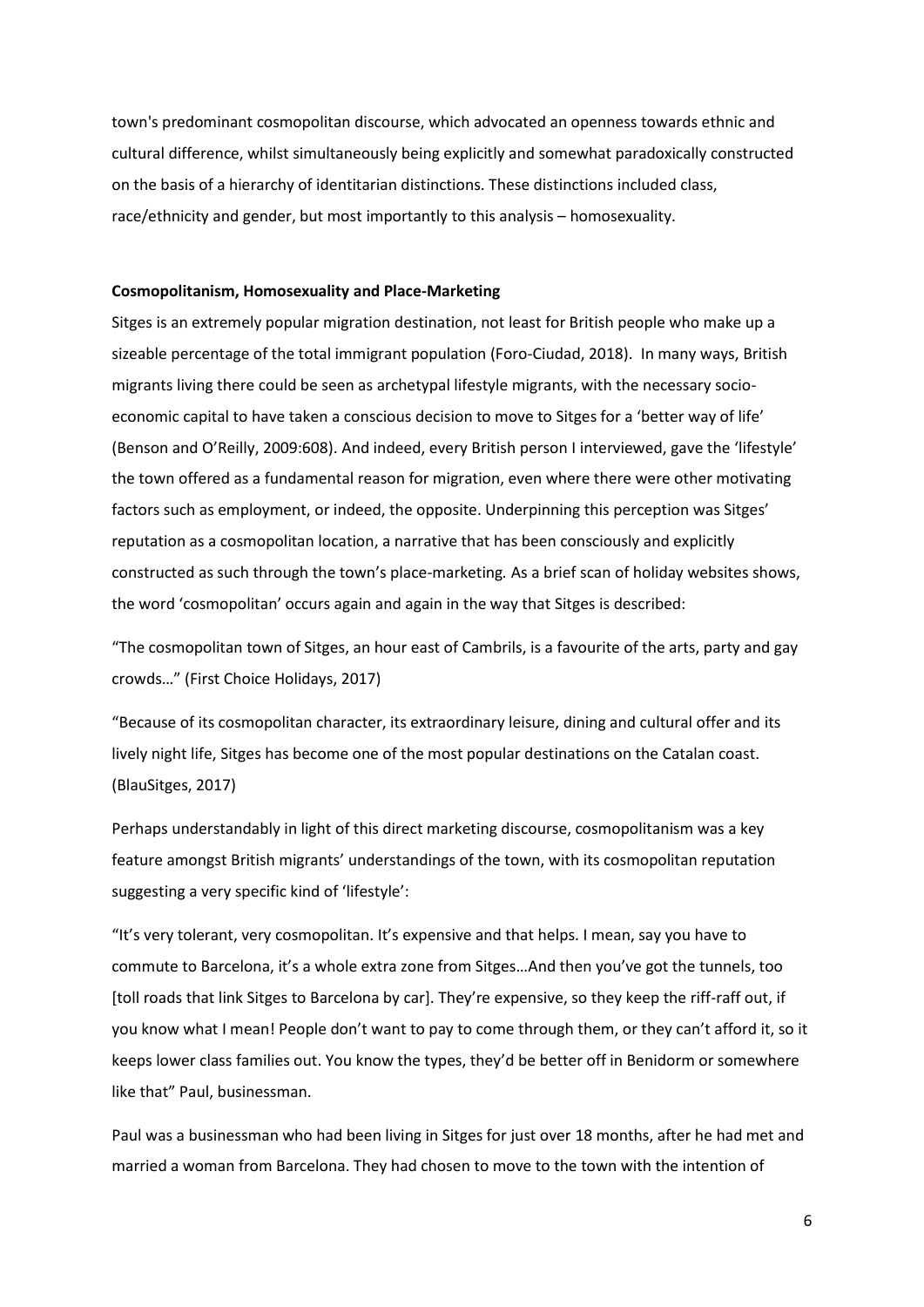starting a family. A successful businessman back in the UK, Paul enjoyed the challenge of doing business in another culture. As he suggested, cosmopolitanism was clearly a key aspect of Sitges' locational identity, one that both defined and enabled the kind of culture-filled 'lifestyle' that British migrants living there had actively sought. As Hoey argues, for 'life-style migrants, the choice made of where to live is consciously, intentionally also one about how to live' (Hoey, 2005:615. See: Benson and O'Reilly, 2016:20). But as the quote above also highlights, for British migrants it was also an undeniably elitist, class-inflected understanding of cosmopolitanism that informed this decision too. Similarly to other studies of British lifestyle migration, with normative objective markers of economic distinction unavailable, Brits in Sitges consistently sought to differentiate themselves via '(re)producing dominant cultural tastes' (Oliver and O'Reilly, 2010:59).

Most often this was achieved by positioning themselves in direct contra-distinction to 'Benidorm', which operated as an umbrella term used to refer to mass tourist resorts in the Southern coast of Spain, and those who would choose to live or visit there. As will be shown below, this trope was also used to frame differences *between* Brits within Sitges too. As Paul explicitly states, 'Benidorm' and the places this term represented, were deemed to be both 'lower class' and by virtue of having been consciously constructed to cater to people *en masse*, as inauthentic (O'Reilly, 2000:32; O'Reilly, 2003:304-306). Sitges, on the other hand, was understood to be a place of culture and tradition, to have avoided the kinds of overdevelopment seen in other tourist towns in Spain. Crucially, because of its very particular trajectory of historical development, it was also ultimately understood to have always been cosmopolitan in a way that fitted neatly into its contemporary place-marketing guise.

Since at least the 1990s, place-marketing discourses across Western Europe began to give a new prominence to a specific construction of cosmopolitanism (Binnie et al., 2006:28; Dixon, 2015; Rushbrook, 2002:183; Young et al., 2006:1687). This coincided with a renewed interest in the concept throughout the social sciences and within sociology in particular, which in line with the shift in understandings of identity referred to above, began to explore cosmopolitanism as a lens through which to investigate the influence of contemporary forms of globalisation on connections between state and society (Mitchell, 2007:2). As this project has been pursued, differing conceptualisations of cosmopolitanism have tended to fall into two distinct and opposing groups; those who see cosmopolitanism as an elite, intellectualised, 'aesthetic stance' (Hannerz, 1990:239) and those who argue for a subaltern cosmopolitanism, 'propounding a "bottom up", "vernacular ethnic rootedness" in opposition, one that need not automatically negate openness to cultural difference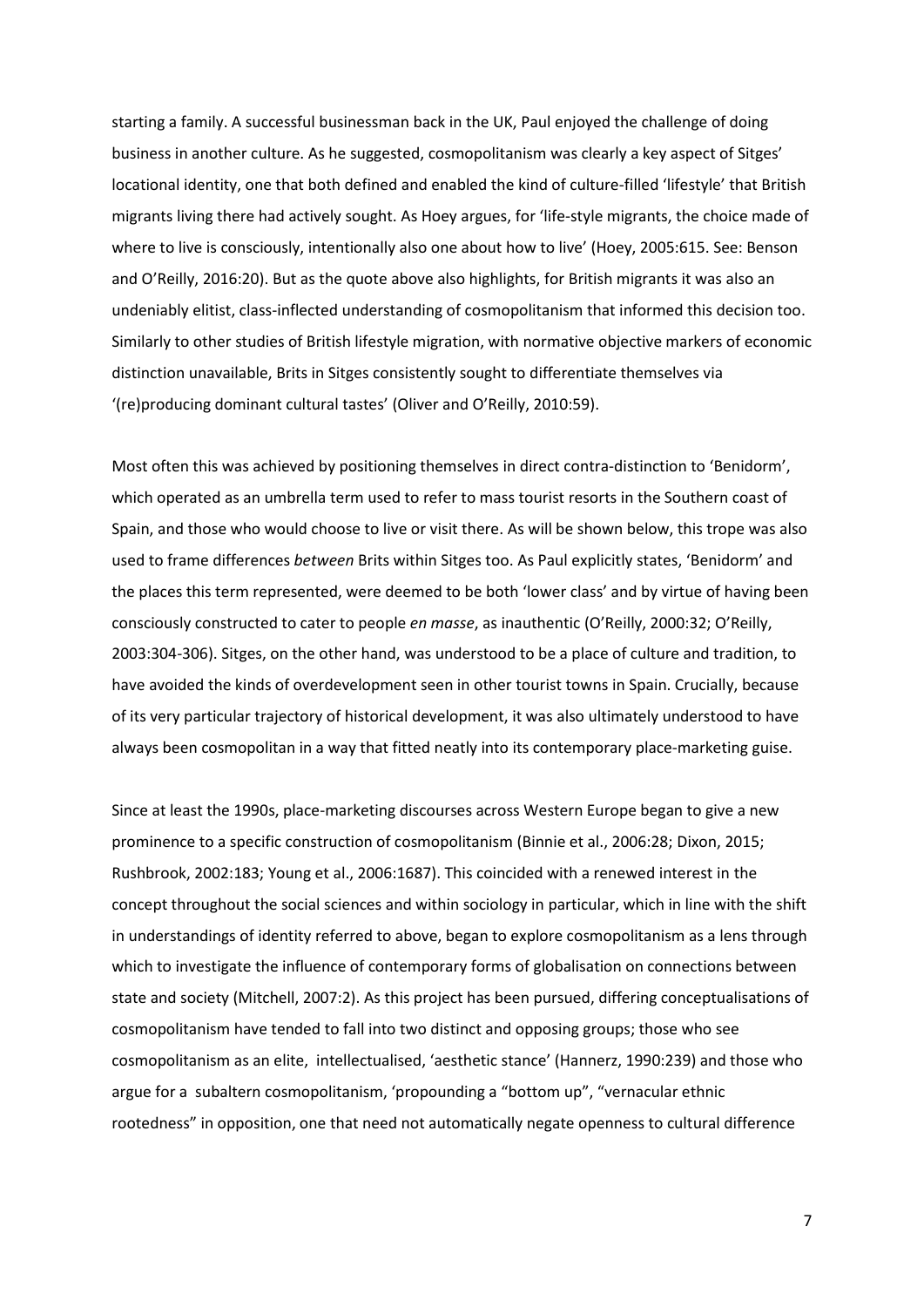or the fostering of a universalist civic consciousness and a sense of moral responsibility beyond the local' (Dixon, 2015:42. See: Werbner, 2006:497; Appiah, 1998).

This is of course, a somewhat crude distinction, but the key point to emerge is the recognition that 'groups and individuals perform their own sense of cosmopolitanism dependent on context – their own particular locations in various axes of power, as well as the broader structuring forces of global capitalism and geo-politics' (Mitchell, 2007:9). This is crucial, particularly when it comes to the micro-level ways that cosmopolitanism became manifest amongst British migrants in Sitges, as discussed below. But on a macro level too, as global capitalism has forced urban centres into increasing competition with one another, being able to market locations as cosmopolitan spaces of cultural tolerance and diversity, has become 'one of the most desirable forms of contemporary cultural capital' (Rushbrook, 2002:183). It is this aspect in particular, that Sitges was extremely wellplaced to build on and not least, because of its potent mix of traditional Sitgetan identity and contemporarily large, diverse and relatively wealthy immigrant community. But perhaps even more importantly, it was able to do so due to its long-standing reputation as a place that not only tolerates, but supposedly explicitly and actively celebrates, a highly conspicuous (and internationally diverse) gay community.

This long-standing reputation as a 'gay-friendly' location has been central to Sitges' place-marketing, as macro-level shifts have seen homosexuality become a key marker of desirable difference so that 'gay culture occupies a pivotal role within the production and consumption of urban spaces as cosmopolitan' (Binnie and Skeggs, 2004:40. See: Brown, 2006:133; Ghaziani, 2014:3; Rushbrook, 2002:183). As it has done so, locations that are able to explicitly highlight an acceptance of visibly, openly gay populations become linked, forging broader alliances as the 'acceptance of homosexuality functions as an index of modernity' which 'in this narrative fits neatly into a broad neoliberal ideology that values cosmopolitan credentials, because it is (ideologically at least) at once able to make a place particular and thereby act as a form of cultural capital, whilst at the same time be positioned as a transnational form of identification linking people and places across both space and time' (Dixon, 2015:39. See: Ghaziani, 2014:3; Giorgi, 2002:57). Again, narratives about the town in tourism marketing materials demonstrate this clearly:

'Bohemian, cultural and cosmopolitan, Sitges holidays attract a great number of international gay visitors, as well as trendy locals' (Holiday Hypermarket, 2011).

8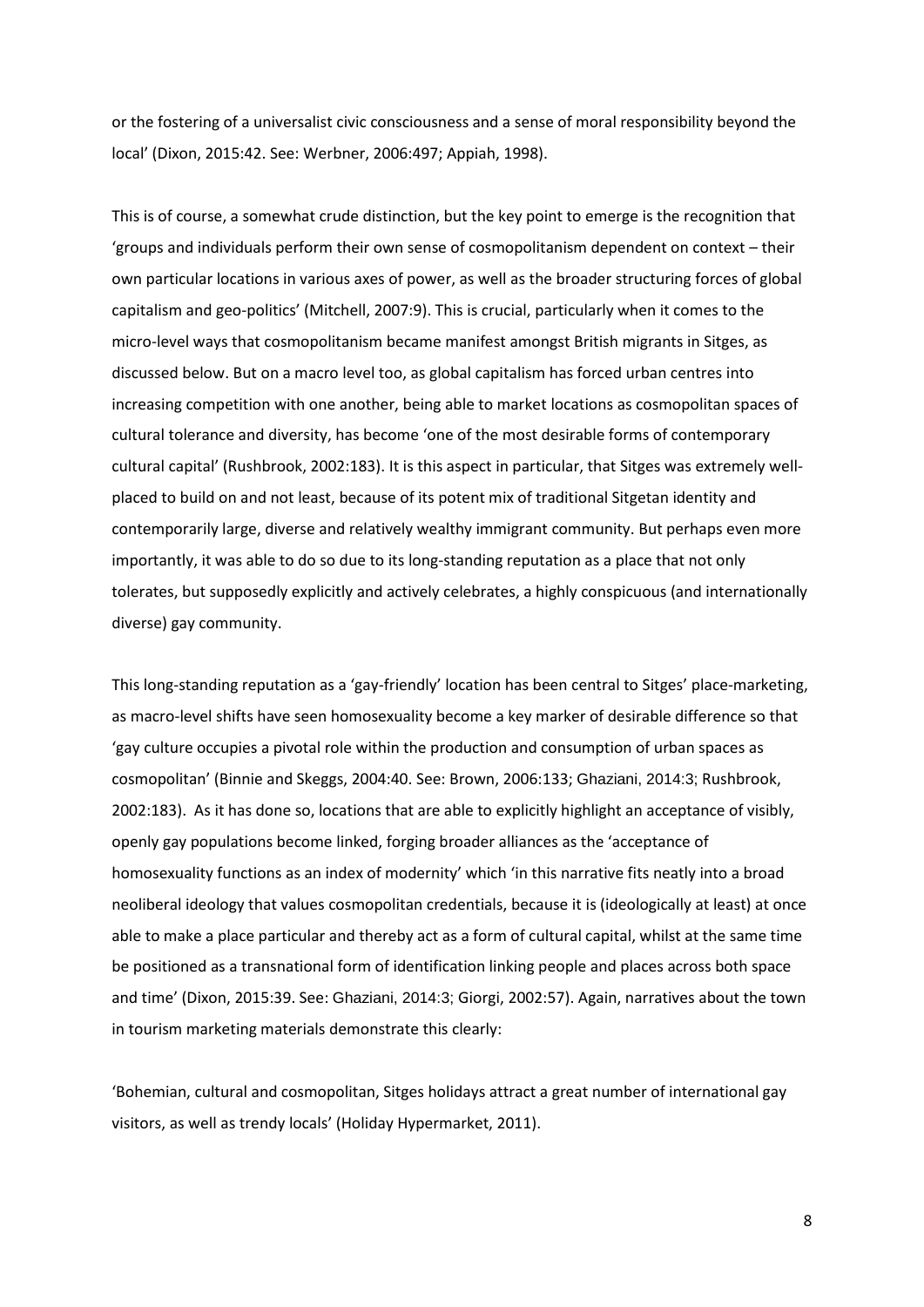'Sitges still retains an arty, 'anything goes' atmosphere and attracts a diverse range of visitors from sunseekers to art lovers, sports enthusiasts to gay couples' (Thomsons Holidays, 2011).

Sitges' highly visible gay community subsequently played an important role in relation to the kind of cosmopolitan identities the Brits with whom I worked sought to enact. A widespread belief in the acceptance of homosexuality in Sitges was continually offered up by Brits as the ultimate evidence of the town's cosmopolitanism; indeed, the two often became synonymous. I was never quite able to discover exactly when, nor why, nor how, Sitges became a renowned gay destination. Brits themselves, however, offered up several different explanations:

'Sitges used to be, before the tunnels, you know, it was really hard to get to. So what happened was, you had these rich families, all the traders and the aristocrats and the rich people in Barcelona and of course back then, it was different; being gay, it just wasn't acceptable in polite society. So whenever they had a gay son, for example, they would send them to Sitges, sweep it under the carpet, I suppose you'd say? Basically, it meant they were far enough away to do what they wanted, but close enough to visit their mothers on a Sunday!' James, teacher.

The idea that Sitges had operated as a geographically separate locale, in which the gay offspring of 19th century Barcelona's great and good could live their sexual lives in secret, was a highly popular narrative amongst British migrants, but why were they able to do so? For British migrants, the origin of Sitges' reputation as a gay hot-spot lay firmly with the town's artistic heritage. As one gay participant, Matt, a TEFL teacher who had lived in Sitges for over five years put it:

'Is Sitges cosmopolitan? If we think of the dictionary definition of cosmopolitan then, well, it's definitely gay friendly, but it's always been like that hasn't it? You know, because of the art, the artists...'

This was undoubtedly the point at which the search for an answer to 'why' stopped. As Matt's quote highlights, British migrants across the board associated art with alternative ways of living and particularly, with ideas about non-normative sexuality. Within Sitges at least, this association of homosexuality with artistic pursuits bears some historical weight. In the late 1800s the town found itself at the centre of the Catalan *Modernisme* movement through one of its most famous inhabitants - the artist who would go on to give Picasso his first big break - Santiago Rusiñol. As with other *fin-de-siècle* art movements across Europe, expressions of sexual decadence that often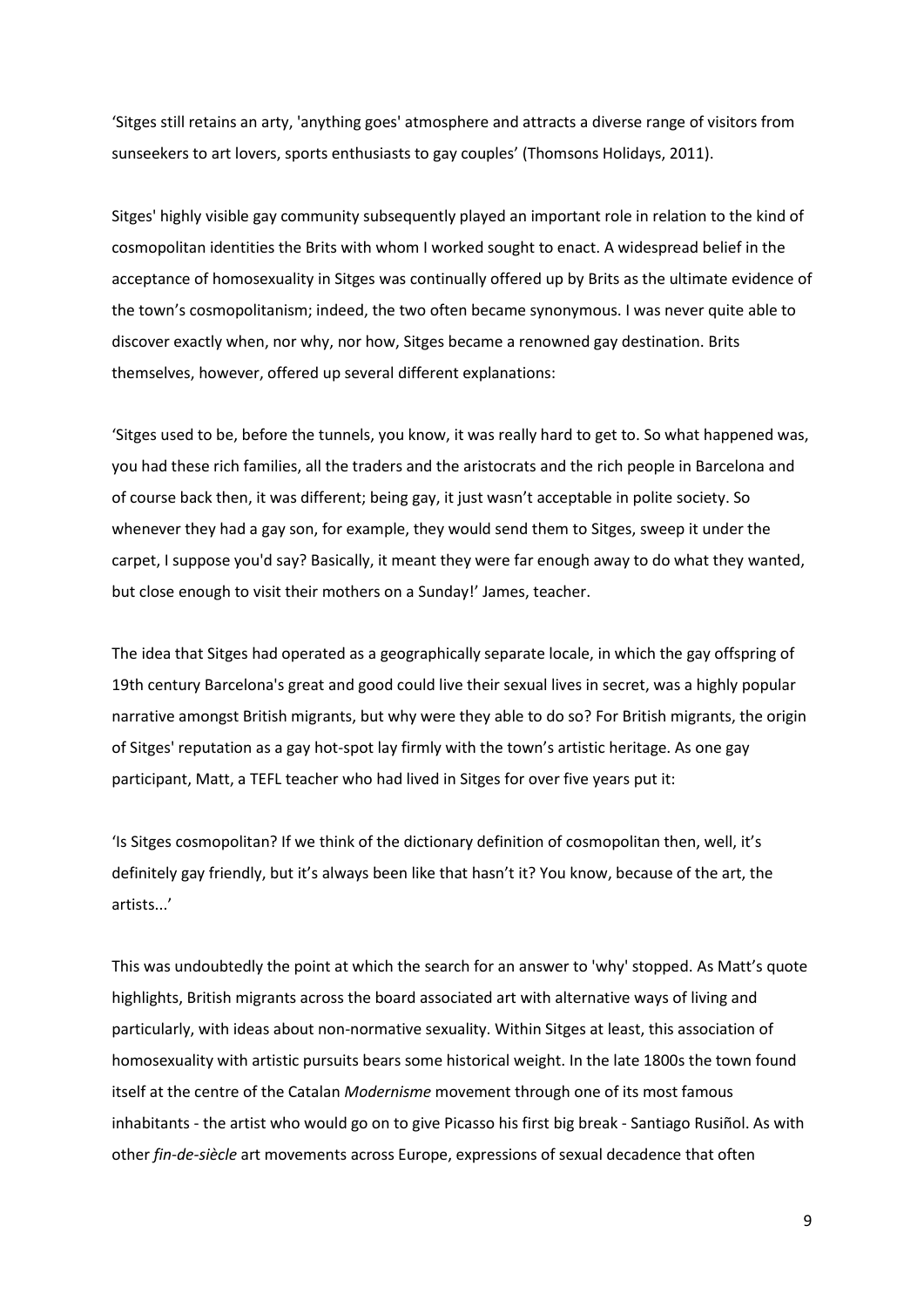included elements of homosexuality, were vital to the requisite rejection of bourgeois values, which were explicitly articulated in Sitges during this period (Aldrich, 1993:219). Crucially, these included a re-imagining of Classical representations of sexual relations between men. Homosexuality, with roots in Ancient pedagogy, could be reconfigured with an elitist cachet, cementing the Mediterranean's renown for sexual openness, with the weight of antiquity (Aldrich, 1993:219).

For British migrants in particular, Sitges had therefore always 'been gay' because of the artists and always cosmopolitan because it had always been gay (and had artists). Any apparent tensions implicit within the seemingly paradoxical articulation of a local (particular) and a global (general) identity, between the seemingly paradoxical articulations of a progressive futuristic identity that had nonetheless apparently always existed, were resolved, because Sitges had always been cosmopolitan in the sense that it was now understood; its cosmopolitanism was, moreover, therefore authentic. It soon became clear however, that although the articulation of homosexuality which could function to make cosmopolitanism legible in the town was heavily classed (and implicitly racialised), it was above all else determined by gender.

### **Gender, Sexuality and Lifestyle Migration**

As emerging studies have suggested, there is little doubt that gender is a key factor that determines the trajectory of lifestyle migrants' post-migratory social relations, just as it has been recognised as fundamental in migration studies more generally (George, 2005; Goldring, 2001; Hodagneu-Sotelo, 1994; Pessar and Mahler, 2003). Croucher (2014) for example, shows how female lifestyle migrants who had moved to Mexico (mainly from North America), had often done so seeking liberation from what they found to be oppressive gender roles in the places they had migrated from. However, many women ended up living in an unstable state of liminality because any structural privileges that they experienced were ultimately predicated on racial and/or class-based 'othering', which of necessity then precluded them from the kind of social integration they sought in their new locale (Croucher, 2014:23). Similarly, Lundström and Twine (2011) outline the way that Swedish women who had moved to North America negotiated the racial and class-based privilege that allowed them to opt-out of (especially domestic) labour, but which in the process forced them to become economically dependent on their husbands (Lundström and Twine, 2011:76).

Far from being the kind of idealised individuals referred to above, the potential identitarian liberation that lifestyle migration was supposed to offer was instead 'mediated through gendered and heterosexual forms of dependency' which emphasised 'the simultaneous production of privilege and subordination' amongst them (Lundström and Twine, 2011:71). Indeed, this was very much the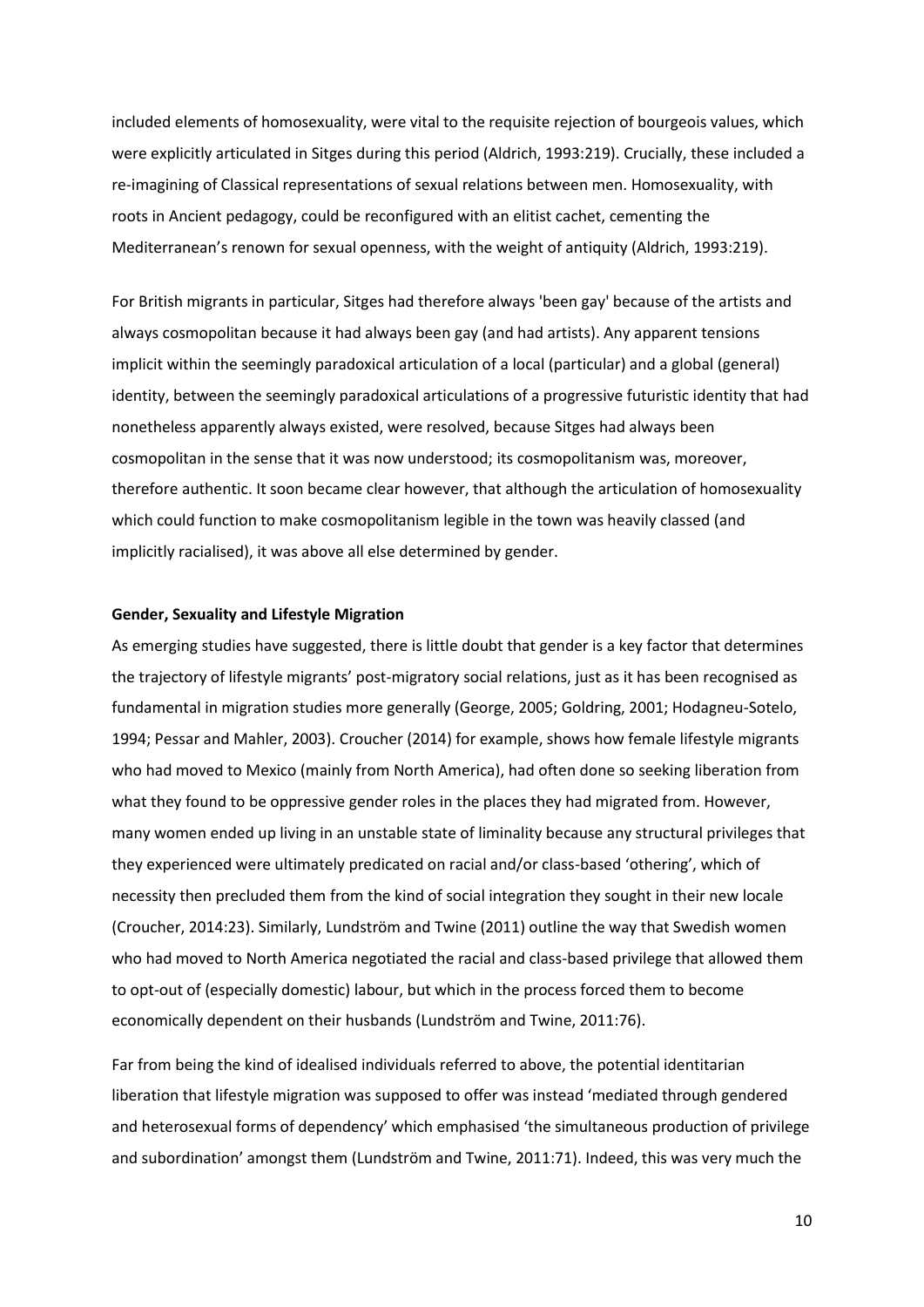case for a sizable number of married heterosexual women I met in Sitges, many of whom had moved due to their husbands taking up lucrative job opportunities in Barcelona, which as for so many female migrants, meant relinquishing their own careers (and therefore, their economic selfsufficiency) in the process (Arieli, 2007; Lundström and Twine, 2011:71). Danni, for example, had previously had a successful career as a model but had given up her job to become a full-time mother three years ago, when the family moved to Sitges after her husband had gained employment in Barcelona:

'It's hard sometimes, I do get bored, but then I feel bad because you know, it's Spain, it's sunny, the beach...And I know you shouldn't idealise places, here and back home, they both have their advantages and disadvantages, but I just think that for the kids it's a no brainer. I mean, who wouldn't want their kids to grow up here?'

After three years, Danni had begun to find living in Sitges difficult, she had little to do to occupy her time while her husband worked and her children were at school. It was clear that Danni felt a sense of guilt, particularly when comparing her experiences to the imaginings she thought people back in the UK held about her life in Spain. Yet, she felt forced to put up with the less positive aspects of her life in the town, because in common with many lifestyle migrants, she felt like this was a place that would afford her children an idyllic childhood (Benson & O'Reilly, 2009:615). This was a shared theme amongst British women in the town and one often compounded by a sense of social isolation that has been found to be typical of women who in following their husbands abroad, often 'experience dramatic narrowing of networks', without the ready-made connections employment offers (Ryan and Mulholland, 2014:254). Emma, for example, left a career in teaching to move to Sitges over ten years ago, but found a sense of loneliness once her children had left school, in stark contrast to that of her husband:

'It's easier for Tom [her husband] of course, because he's off into Barcelona every day and he's got his friends at work and he's picked up the language, so he has more access to more people. When the kids were at school it was a bit, I mean, it was fine, you'd wave to the other mums in the playground and what not, have a little chat maybe. My youngest, he was sporty, in all the teams, so we'd meet people then, mix a bit...But as soon as the kids left school that was it, everyone just drifted off. If I bumped into one of them in the street now, I doubt they'd even recognise me!'

In common with other migrant mothers, Emma's children had afforded her a level of sociality whilst they were at school, but now they had grown older and left school, she realised that she had been

11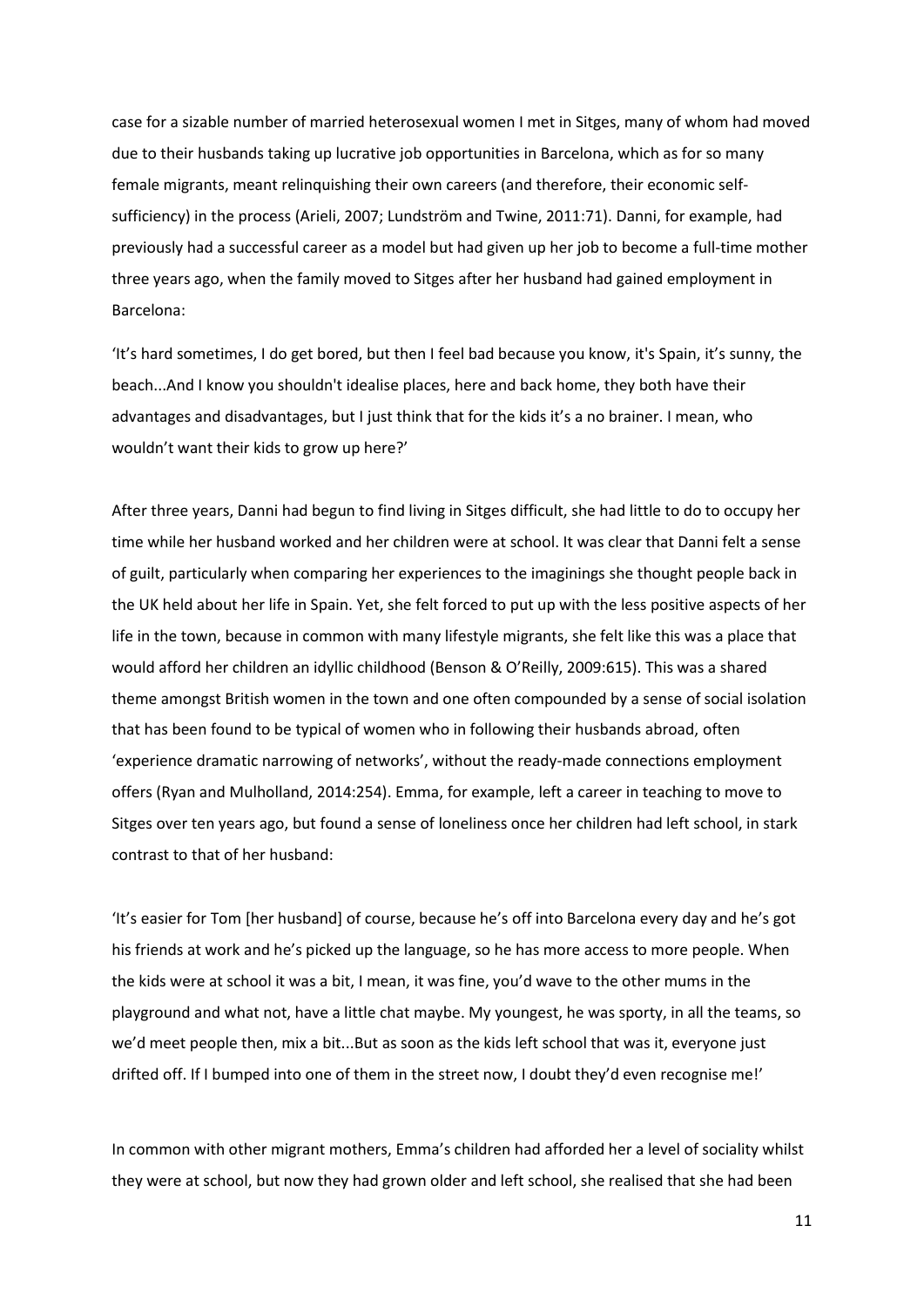dependent on them for the opportunity to mix with other mothers – women, presumably in a similar situation as her own (Ryan and Mulholland, 2014:260). It was clear that for the majority of British women who had become housewives in Sitges, their key emphasis lay in an explicitly articulated desire to give their children a 'better way of life', with their own needs and wants beyond that being very much secondary (Arieli, 2007; Benson & O'Reilly, 2009:615). It seemed strange then, that these social bonds British women forged through their children were often unable to extend beyond the forced interactions that schooling provided. One possible explanation perhaps lay in the fact that migrant groupings are often defined by transience; people come and people go, making it difficult to invest - and continually reinvest - in forming relationships (Ryan and Mulholland, 2014:259). And yet although all social networks change through time, these British women's experiences make clear that simply sharing an ethnicity in a particular time and place 'does not give automatic access to a given constituency of social relationships' (Ryan and Mulholland, 2014:260). In fact within Sitges, this particular group of women were, somewhat surprisingly, often very negatively defined by other members of the British migrant community. Interestingly, this was more often than not explained in terms of social class, which as highlighted by the quotes from Paul above, underwrote British migrants' understandings of cosmopolitanism:

'I don't think there are many working class people here, it's not a place for that kind of thing, it isn't like Benidorm. Although, I suppose you do get the 'ladies who lunch'. They move here with their husbands who go off working and they're left…They come here to try to give their families a better life but end up getting the balance wrong because…well, just because they have a big house in the Hills [*Sitges Hills*] doesn't mean they're not still, you know, common as muck!' Martha, independently wealthy, lived in Sitges for over 35 years.

'You get these groups, 30-55 year old ladies who lunch, they don't do much except gossip! I see them as being perhaps one class level below their husbands, working class, kind of desperately wanting to climb the social ladder' Roger, mature student, lived in Sitges for 2 years.

As Martha and Roger both highlight, this group of British women were understood only in relation to their husbands and/or children. More often than not, their assumed economic dependence meant that they were understood to be far from the ideal-typical individualised 'citizen of the world' (Robbins, 1998:248). Instead, they were rendered as being decidedly non-cosmopolitan, which to British migrants in Sitges meant that they were defined as being the 'wrong' social class and ultimately therefore, in the 'wrong' location – 'common as muck' or 'social climbers'. This was despite the fact that the vast majority of this group of British women had given up successful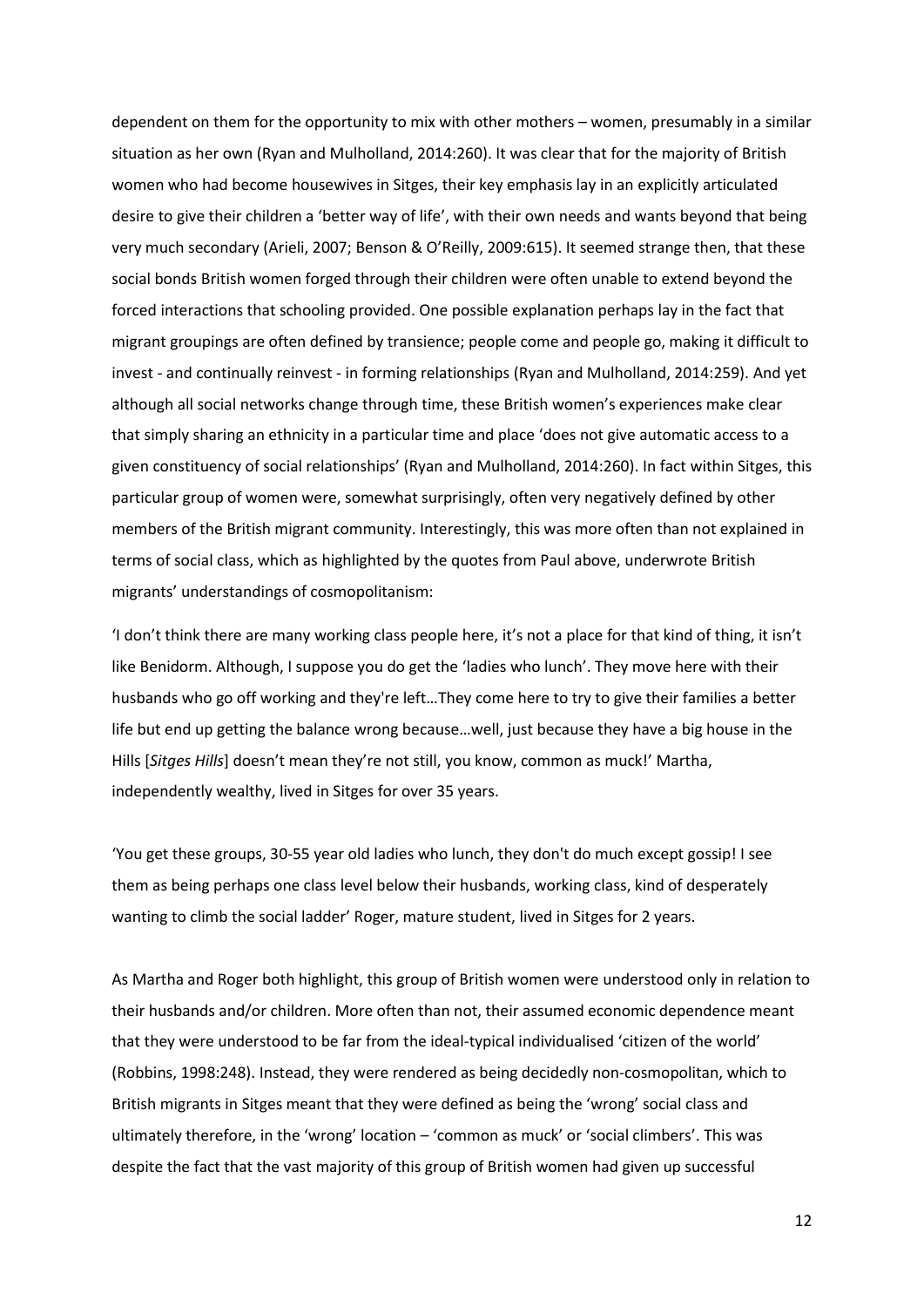professional careers to enable their families' migration abroad in the first place (Arieli, 2007; Lundström and Twine, 2011:71).

As other similar research has shown, when objective socio-economic class differences are hard to establish, migrants lose 'some of their sense of place, and distance' (Oliver and O'Reilly, 2010:57). Whilst simultaneously highlighting the structural constraints that touristic stereotypes held over *all* of their identities, these class-based judgements nonetheless offered Brits a means to regain a sense of themselves by fulfilling 'deep-seated and embodied tendencies both to behave and to see others in distinctive ways' (Oliver and O'Reilly, 2010:55). So although part of a broader international community that operated on a macro-level to externally exemplify a highly-valued difference within Sitges' cosmopolitan narrative, as Martha and Roger highlight, British women's roles were tightly defined by other Brits. As a result, the 'two terrains of economic dependency and gender were blurred' through the lens of (cosmopolitan-informed) class-based distinction (Lundström and Twine, 2011:76).

On an experiential level, far from being liberated from normative gender roles that they had experienced previously, in many ways their lives were prescribed in relation to those same norms (Croucher, 2013:18). British lesbians on the other hand, had a fundamentally distinct experience in relation to these structural categorisations. In a very real sense, their non-normative sexual identity enabled them to enjoy freedom from normative gender roles, not least because they experienced an economic autonomy that many other British women in the town did not. Pam for example, was a British woman who had had come out (albeit only to a small circle of people she knew) in later life as a lesbian. In the UK, she still maintained a home and financial ties with a man she had married many years previously, but having visited Sitges first on holiday with some friends around four years ago, she had enjoyed the sense of liberation it had permitted her so much that she had almost immediately bought an apartment there. And yet, during the course of the time I spent in the town, she had decided to sell her apartment and live back in the UK full-time, not least because she had never felt accepted – by locals, or other British migrants:

'I feel isolated here, lonely I suppose…you learn pretty quickly that you'll never fit in. At first that was ok, because I could slip in and out of it and in the UK, when I'm there, I have to be a 'wife' (she mimed quotation marks) and a mother and a grandmother. I have all of these roles and all of these demands. So coming over here meant I could get away, even the isolation was a good thing for a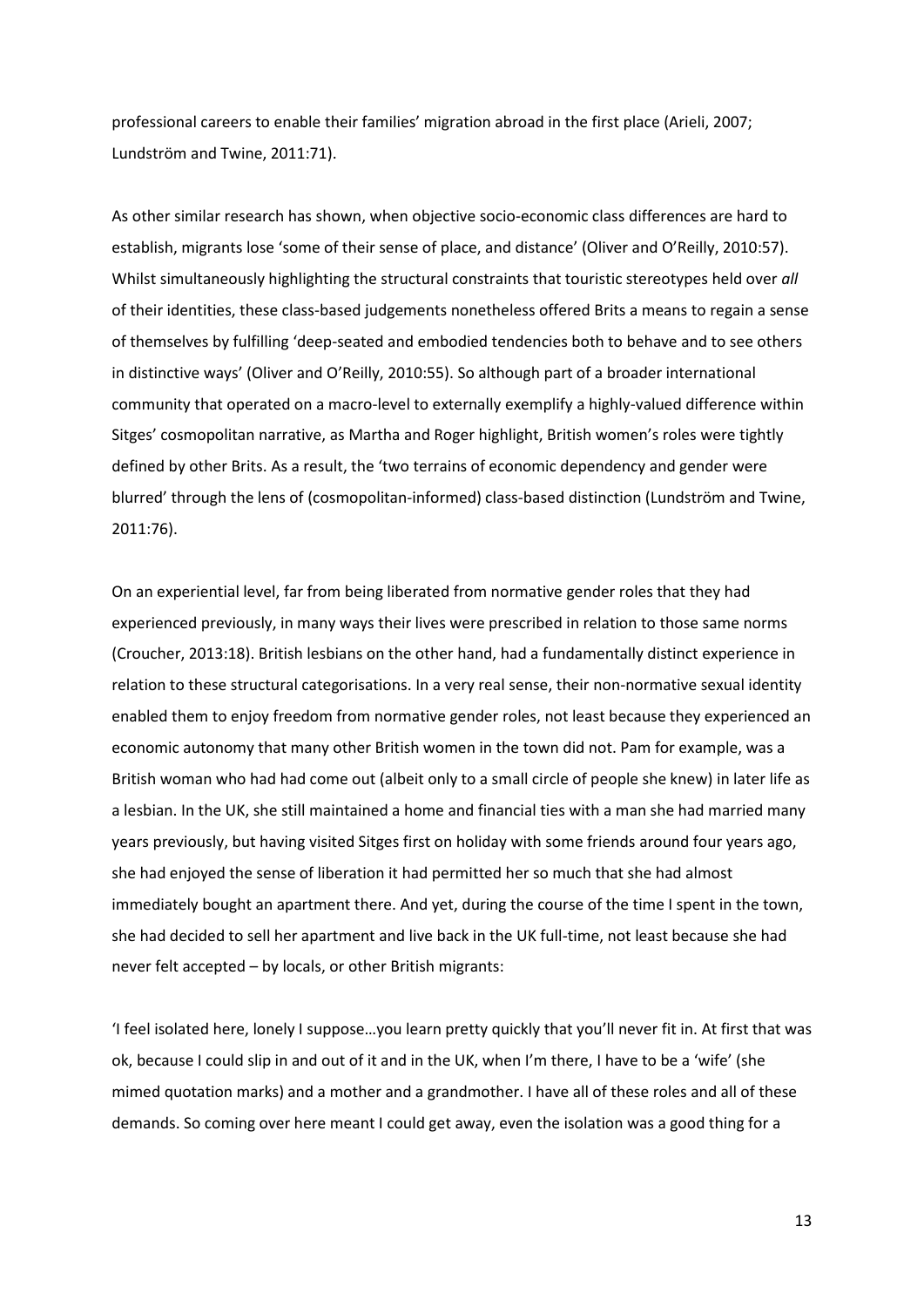while, because it felt like I could just...be me. But now, I think, it's just too much. I could never live here now.'

Living in Sitges allowed Pam, like other lesbians I spoke to, freedom from normative gender roles in opposition to the way that many married British women, like Danni and Emma, found their lives post-relocation to be highly restrictive (Croucher, 2013:15). And yet, this structural freedom came at a high price because to be a British lesbian in Sitges was ultimately to experience a very fundamental form of structurally-determined social isolation. This was not least because as soon became apparent, lesbians were conceived by many other British migrants according to pernicious stereotypes that were disparaging and often highly offensive:

'I never like lesbians really. I never understand why they spend all their [sic] time trying to be men, they're so ugly! The thing is, they hate men, they're always wanting to, you know, go snip snip! [He mimed a scissor-cutting hand gesture, indicating symbolic castration] But what's sad is, when it comes down to it, it's because they're jealous, they all just want to be men anyway!'

This observation made by Antony, a married gay man, was far from a one-off observation; lesbians were generally understood by the majority of British migrants (both hetero- and homosexual, and recognised by lesbians themselves – See: Dixon, 2015) as being structurally problematic:

"I had two friends [lesbians] who came over to visit me, one we used to called 'Big Pam'. She was, you know, you'd look at her and think she was going to thump you! She listens to the cricket, she, well, she *doesn't do anything for herself*, as my mother would say! Richard, retired, in Sitges for 5 years.

To be socially legible as a lesbian was to be disliked and unattractive and consequently the word 'lesbian' constituted a form of insult (see: Dixon, 2015). At the same time, lesbianism was constructed as being definitively working-class (Faderman, 1991:126; Jennings, 2007:140-141). This precluded it from being able to articulate or make cosmopolitanism legible within Sitges, as Matt, for example, made clear:

'You do get some lesbians here…but then, they have their own places don't they, like Lesbos or wherever? Ok, there are less of those places, sure, but that's because they [lesbians] have a different mind-set, they live their lives differently. I had two lesbian friends come here and stay with me and they moaned that the cutlery smelt of spices because the spice rack was below the cutlery drawer, I mean, come on! Who cares or even notices what the cutlery smells like!? They didn't like it because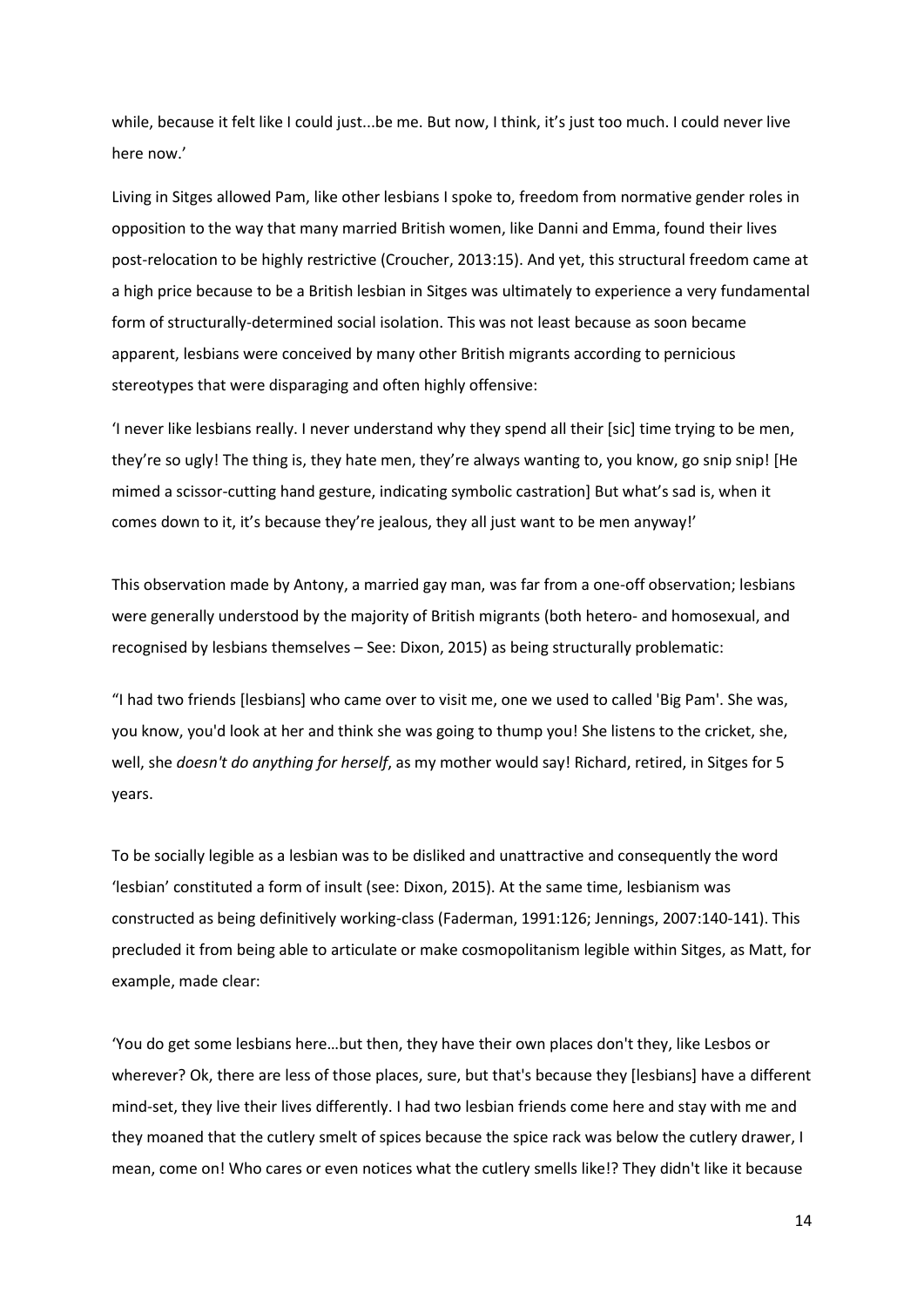there wasn't [sic] any egg and chips here. Well, they should have gone to Benidorm if they wanted egg and chips! You've got to want to travel to enjoy differences, not just for the cheap beer and the sun!'

For Matt, lesbians did not have the requisite 'mind set' that would enable them to fully appreciate the kind of cosmopolitan lifestyle that Sitges represented. As a result, lesbians were considered to be in the 'wrong place' and more suited to 'Benidorm' instead. Unlike the married heterosexual women referred to above, this key structural difference was realised not through a gendered economic dependence, but through the intersection of their gender and sexual identity instead (Croucher, 2013:18). This tied directly into a wider belief that gay men were at least middle-class and above, whilst (necessarily masculine) lesbians were working-class, which emerged across Euro-America from the 1950s onwards (Faderman, 1991:126; Jennings, 2007:140-141). Previously within Anglo-American popular culture, lesbianism – where it had been recognised at all - had been conceived of as being a decidedly privileged pursuit, often in the guise of feminised and therefore supposedly non-sexual 'Boston Marriages' (Faderman, 1991:2; Halberstam, 1998:50; Jennings, 2007:39). Within the context of Sitges however, lesbianism was constructed in opposition to a specific understanding of male homosexuality that had come to stand as the defining subjective identity around which cosmopolitanism was built by British migrants:

'I think it's safe here, quaint…It's very cosmopolitan, you can tell, it's very designer, the little shops. I think the gays here really create that feeling because having so many of them around, it sort of shows all of that, that freedom of choice, like you can be who you are without any negativity, or being threatened, given abuse. And from a woman's point of view it's great because gay guys are always so in touch with their feminine side, they're always safe to chat to' Marnie, teacher, lived in Sitges for just over a year.

'With the gays you get a very clean kind of tourism, they look good, they're clean. They look after themselves, wear nice clothes and oh, they always smell so lovely! It's true isn't it? They're always so good looking! And they create such a nice atmosphere. It's always nice having them in the restaurants and the bars, they're just so funny!' Julie, housewife, lived in Sitges for three years.

This is, of course, a stereotypical male homosexuality in which gay men are rendered as effeminate, yet able to retain an elemental gloss of transgression (Halberstam, 1998). As such, it could function as an example of cosmopolitan difference (Binnie and Skeggs, 2004:40. See: Brown, 2006:133;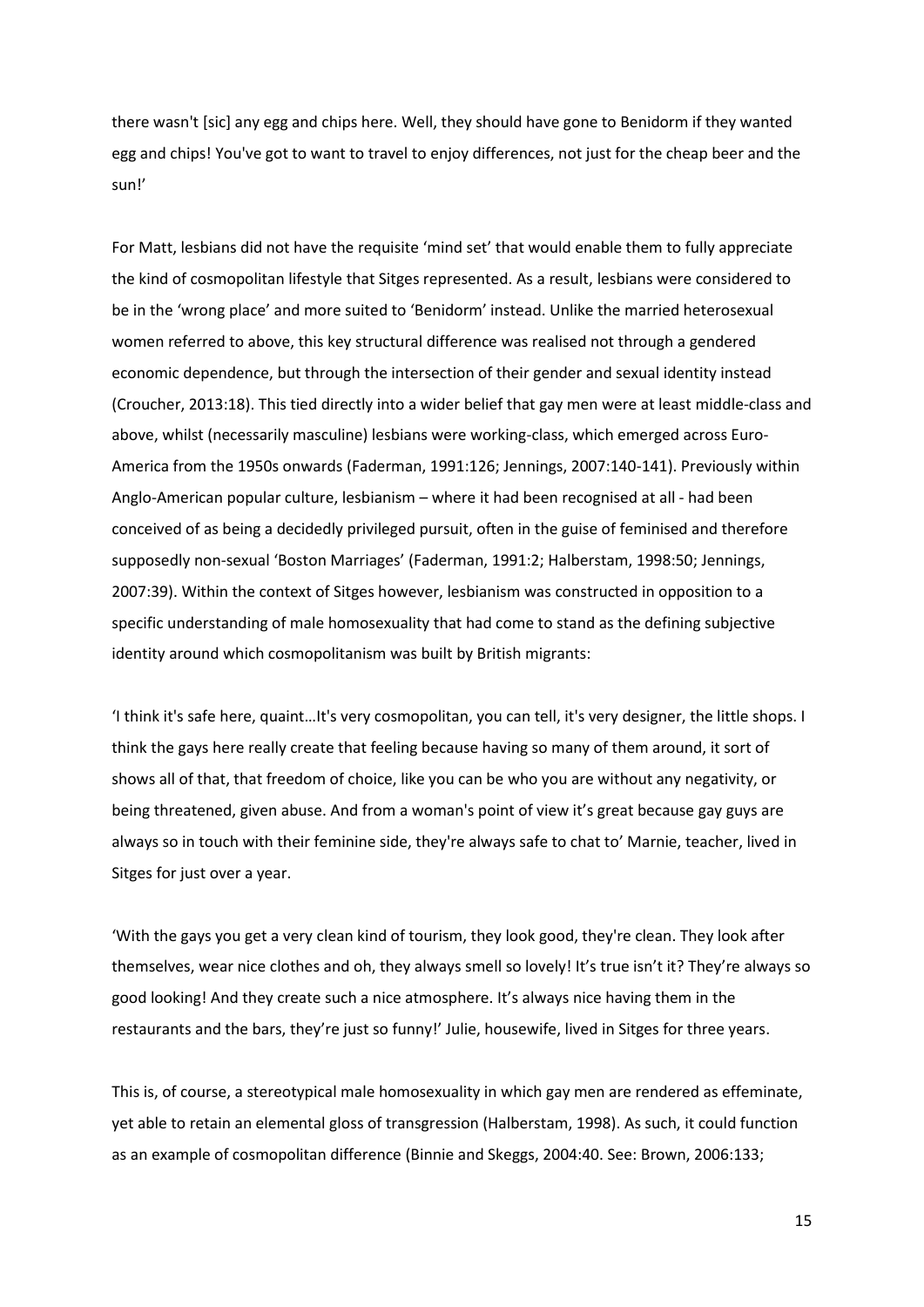Ghaziani, 2014:3; Rushbrook, 2002:183). Nonetheless, male homosexuality became a critical site of agency as gay men came to occupy the powerful role of conferring positively valued representation on to other people and particular places – as Marnie put it, simply by being in Sitges, gay men created cosmopolitanism through (feminised and therefore safe) 'designer' difference. At the same time, with its roots in social class, the supposedly subversive element of male homosexuality constituted what was ultimately a highly conservative mode of distinction, which played out in opposition to a lesbianism that ultimately could not (Faderman, 1991:126; Jennings, 2007:140-141).

#### **Conclusion**

It seems clear that contemporary social relations have changed significantly, and increasingly it has been suggested that whilst for some people, forces of contemporary globalisation can indeed offer liberty from previously normative processes of social identification, for many the situation is of course, far more complicated (Savage, 2000). And yet the idea that the privileged can and do disregard collectivised class-based identities to make the most of such individualised lifestyle-based identity opportunities available is too easily taken for granted as exemplified not least, perhaps, in lifestyle migration literature to-date (Benson and Osbaldiston, 2016). Yet, for the group of British migrants I worked with in Sitges, their post-migratory social identities were tightly constrained by the way that the same cosmopolitan discourses that had attracted them to live in the town, then simultaneously defined acceptable modes of being, whilst excluding other ways of identity-making. Cosmopolitanism, as implicitly exemplified in the way that the destination was marketed, was explicitly used in everyday discourse by Brits as a kind of 'short-hand' way to articulate specific understandings of class, gender and sexuality.

In the first instance, their Britishness and relative wealth operated as markers of macro-level, cosmopolitan difference, conferring a privileged social position within the town's overarching placemarketing narrative. Yet, in common with other examples of British migrants in Spain, living in a context in which economic status was not necessarily apparent, British people nonetheless soon discovered that their social identities were both highly – and in class terms, highly normatively – prescribed (Oliver and O'Reilly, 2010). This clearly intersected with gender as heterosexual British women in particular, often found themselves socially isolated through being understood to be dependent on their husbands/partners.

As a result, these women were subsequently categorised against a backdrop of class-based stereotypes, which posited them as working class and therefore *non-cosmopolitan* by default. British lesbian migrants were deemed to be equally categorically aberrant. But rather than being defined through an economic dependence, they were instead understood via a classed-based conception of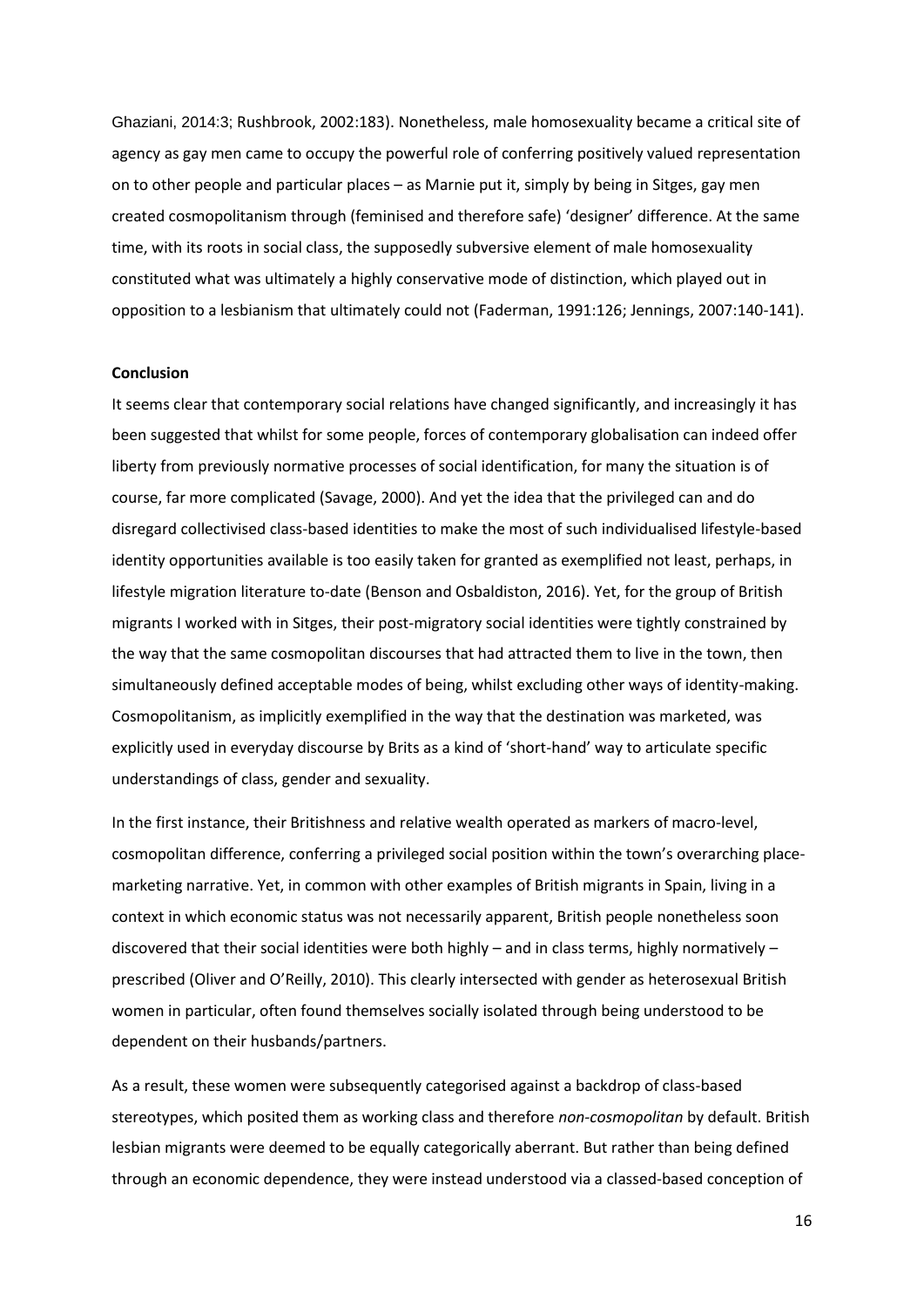cosmopolitanism that provided the lens through which a cross-section of gender and sexuality was explained, to both delimit and define the lives of British lesbians who had undertaken to move to Sitges seeking 'a better way of life'. Far from being able to enact an individualised, reflexive, cosmopolitan lifestyle based on their choice of migration destination, instead, they soon discovered the opposite to be true instead.

### **Acknowledgements**

The author would like to extend special thanks to the editors of this journal and the anonymous reviewers whose comments and insights were invaluable, as well as to Dr Pete Millward for his continued support and ongoing guidance.

# **Funding**

This work was supported by the Economic and Social Research Council, grant number: ES/ G014604/1.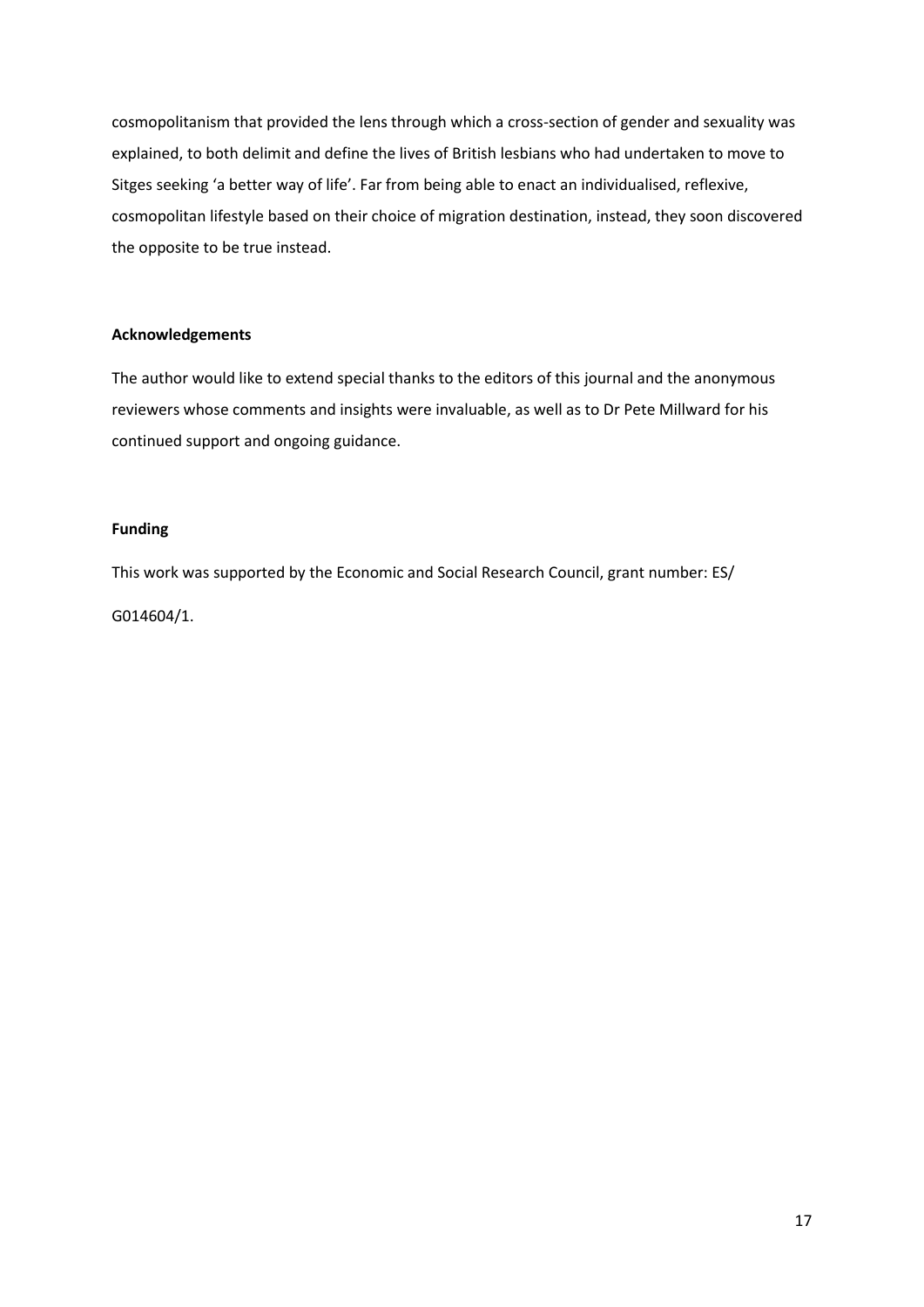### **Bibliography**

Aldrich, R. (1993) *The Seduction of the Mediterranean: Writing, Art and the Homosexual Fantasy*. London: Routledge

Appiah, K. Cosmopolitan patriots. *Cultural Politics,* 14:91-116

Arieli, D. (2007). The task of being content: Expatriate wives in Beijing, emotional work and patriarchal bargain. *Journal of International Women's Studies*, *8*(4), 18-31

Bauman, Z. (2000) *Liquid Modernity*. Cambridge: Polity Press

Beck, U. (2005) *Power in the Global Age.* Cambridge: Polity Press

Benson, M. C. (2011). *The British in rural France: Lifestyle migration and the ongoing quest for a better way of life*. London: Oxford University Press

Benson, M. (2014). Negotiating privilege in and through lifestyle migration. In *Understanding lifestyle migration* (pp. 47-68). Palgrave Macmillan UK

Benson, M. and O'Reilly, K. (2009) Migration and the Search for a Better Way of Life: a critical exploration of lifestyle migration. *The Sociological Review,* 57(4), pp. 608-625

Benson, M., & O'Reilly, K. (2016). From lifestyle migration to lifestyle in migration: Categories, concepts and ways of thinking. *Migration Studies*, *4*(1), 20-37

Benson, M., & O'Reilly, K. (2018). *Lifestyle migration and colonial traces in Malaysia and Panama*. London: Springer

Benson, M., & Osbaldiston, N. (2016) Toward a critical sociology of lifestyle migration: reconceptualizing migration and the search for a better way of life. *The Sociological Review*, *64*(3), 407-423

Binkhorst, E. (2007) Creativity in Tourism Experiences, a Closer Look at Sitges*.* In: G. Richards and J. Wilson (Eds.) *Tourism, Creativity and Development*. Oxon: Routledge, pp. 125-145

Binnie, J., Holloway, J., Millington, S., and Young, C. (Eds.). (2006). *Cosmopolitan urbanism*. London:Routledge

Binnie, J. and Skeggs, B. (2004) Cosmopolitan Knowledge and the Production and Consumption of Sexualised Space: Manchester's Gay Village. In: J. Binnie et al (Eds.) *Cosmopolitan Urbanism.* London: Routledge, pp. 220-246

BlauSitges (2017) 'Your Holiday in Sitges' Available at: http://blausitges.com/your-holidays-in-sitges-1002.aspx Accessed: 15/12/2017

Boone, M. E. (2007) *Vistas De España: American Views of Art and Life in Spain, 1860-1914*. Yale: Yale University Press

Bottero, W. (2004) Class identities and the identity of class. *Sociology*, *38*(5), 985-1003

Breckenridge, C. A. et al. (2002) *Cosmopolitanism*. London: Duke University Press

Brooks, A., & Wee, L. (2008). Reflexivity and the transformation of gender identity: Reviewing the potential for change in a cosmopolitan city. *Sociology*, *42*(3), 503-521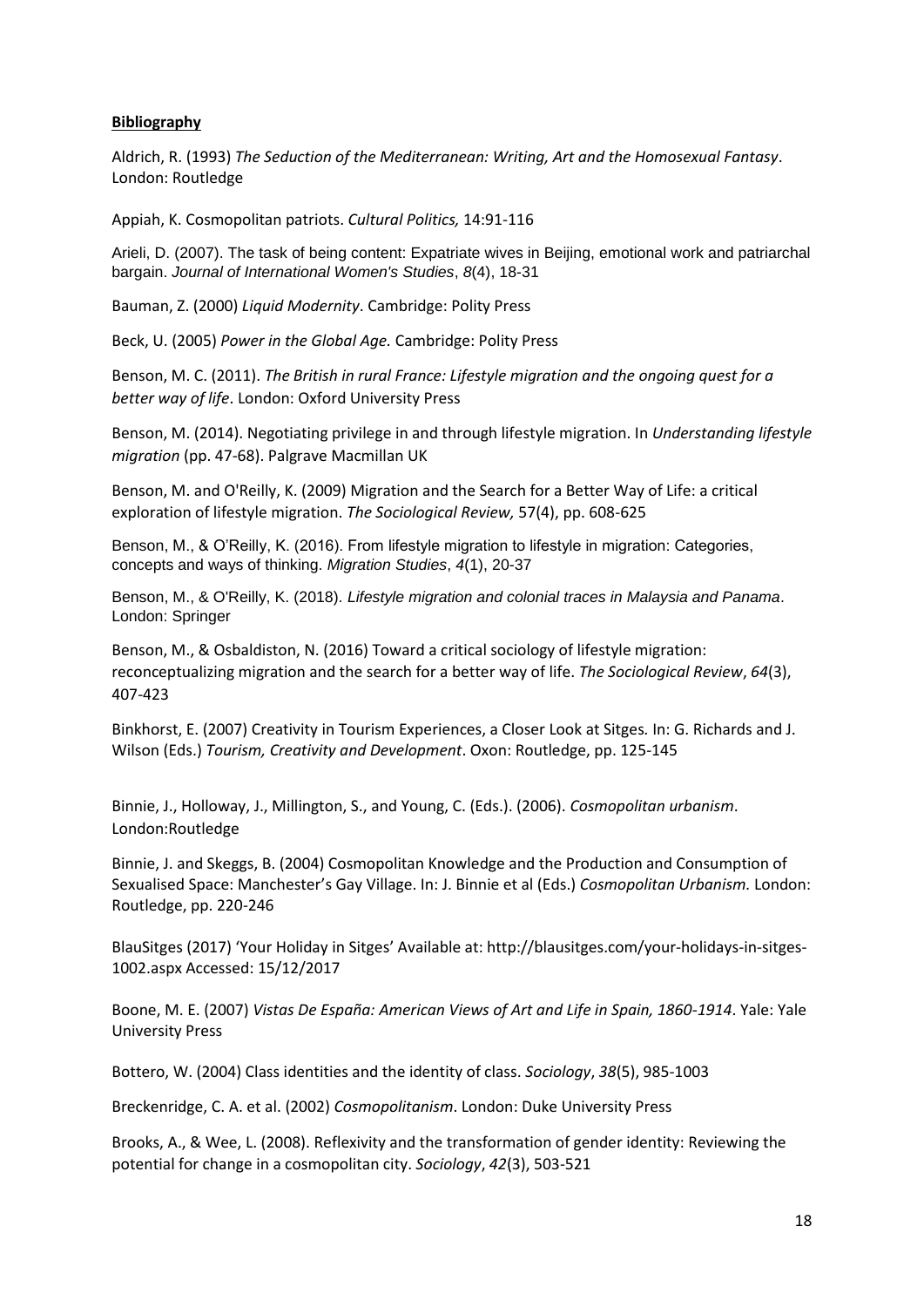Brown, G. (2006) Cosmopolitan camouflage: (post-)gay space in Spitalfields, East London. In: J. Binnie et al (Eds) *Cosmopolitan Urbanism*. London: Routledge, pp. 130–145

Cervantes-Rodríguez, A. M. (2010) *International migration in Cuba: accumulation, imperial designs, and transnational social fields*. Penn State Press

Croucher, S. (2014) The gendered spatialities of lifestyle migration. *Contested Spatialities, Lifestyle Migration and Residential Tourism (Contemporary Geographies of Leisure, Tourism and Mobility Series), M. Janoschka, and H. Haas (Eds.)*, 15-28

D'Andrea, A. (2007). *Global nomads: Techno and new age as transnational countercultures in Ibiza and Goa* (Vol. 10). London:Routledge

Denscombe, M. (2010). *The good research guide: for small-scale social research projects*. McGraw-Hill Education (UK)

Ellis, C. (2007). Telling secrets, revealing lives: Relational ethics in research with intimate others. *Qualitative inquiry*, *13*(1), 3-29

Faderman, L. (1991) *Odd Girls and Twilight Lovers: A History of Lesbian Life in Twentieth-Century America*. London, New York: Penguin Books

First Choice Holidays (2017) 'Have Lunch on the Sitges Promenade' Available at: https://www.firstchoice.co.uk/holiday/attraction/Costa-Dorada/Have-lunch-on-the-Sitgespromenade-986895 Accessed: 15/12/2017

Foro-ciudad (2018) 'Demografia de Sitges (Barcelona)'. Available at: http://www.forociudad.com/barcelona/sitges/habitantes.html. Accessed: 22/03/2018.

Ghaziani, A. (2014). *There goes the gayborhood?* Princeton University Press

George, S. (2005) *When women come first: Gender and class in transnational migration*. University of California Press

Giddens, A. (1991) *Modernity and Self-Identity: Self and Society in the Late Modern Age*. Stanford, C.A.: Stanford University Press

Giddens, A., Ociepka, F., and Zujewicz, W. (1973). *The class structure of the advanced societies* (p. 43). London: Hutchinson

Giorgi, G. (2002) Madrid En Tránsito: Travelers, Visibility, and Gay Identity. *GLQ: A Journal of Lesbian and Gay Studies*, 8 (1), pp. 57-79

Goldring, L. (2001) The Gender and Geography of Citizenship in Mexico‐US Transnational Spaces. *Identities Global Studies in Culture and Power*, *7*(4), 501-537

Halberstam, J. (1998) *Female Masculinity*. Durham and London: Duke University Press

Hannerz*,* U. (1990) Cosmopolitans and Locals in World Culture*. Theory, Culture and Society*, 7, pp. 237-251

Hoey, B. (2005) 'From Pi to Pie: Moral Narratives of Noneconomic Migration and Starting Over in the Postindustrial Midwest', Journal of Contemporary Ethnography, 34/5: 586–624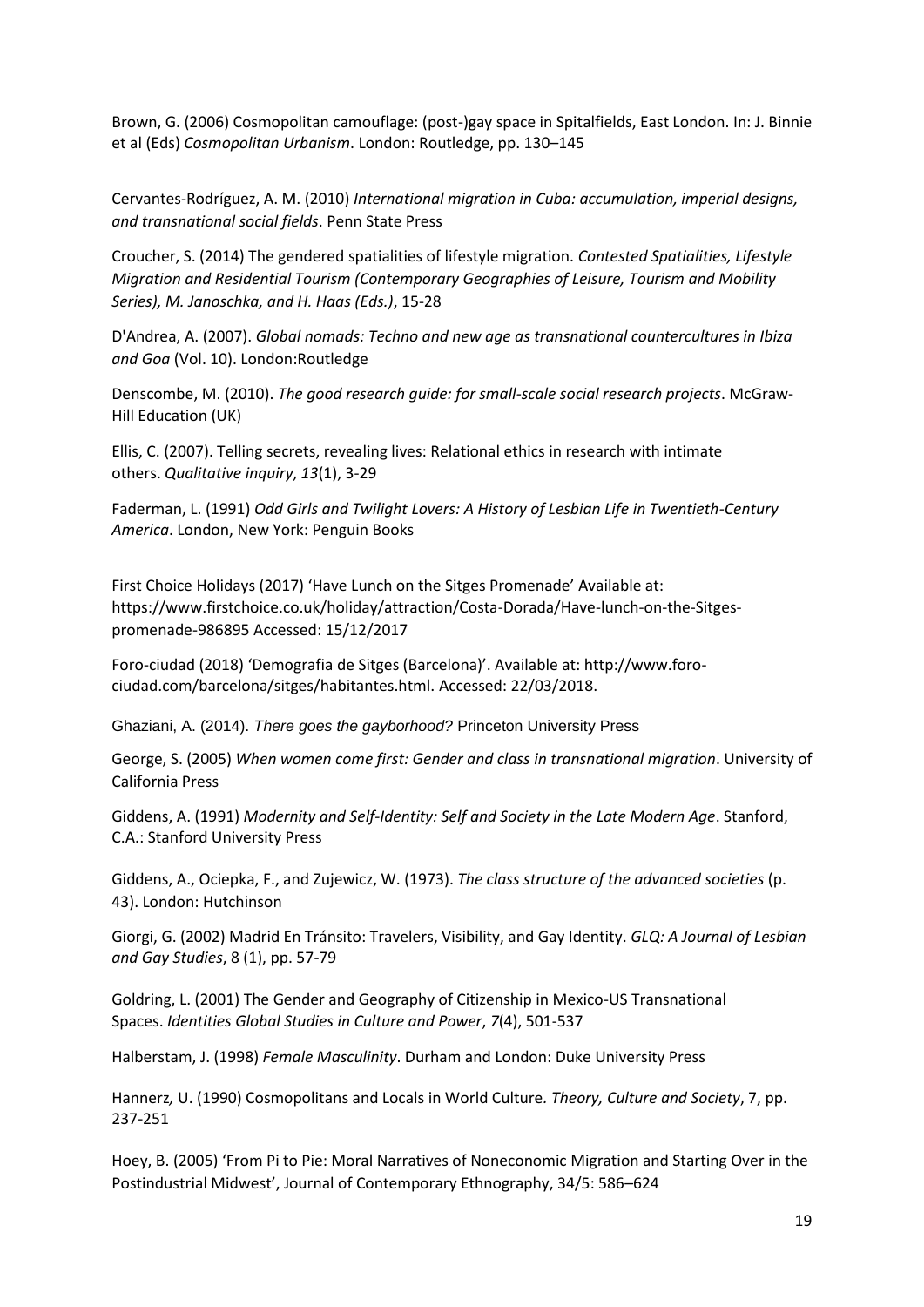Hoey, B. A. (2014) *Opting for elsewhere: Lifestyle migration in the American middle class*. Nashville, TN: Vanderbilt University Press

Holiday Hypermarket, (2011) Available at: http://www.holidayhypermarket.co.uk/sitges Accessed: 28/06/2011,

Holt, D. B. (1997). Distinction in America? Recovering Bourdieu's theory of tastes from its critics. *Poetics*, *25*(2-3), 93-120

Hondagneu-Sotelo, P. (1994) *Gendered transitions: Mexican experiences of immigration*. University of California Press.

Jennings, R. (2007b) *A Lesbian History of Britain: Love and Sex Between Women Since 1500*. Oxford: Greenwood World Publishing

Korpela, M. (2009) When a trip to adulthood becomes a lifestyle: western lifestyle migrants in Varanasi, India. *Lifestyle migration: Expectations, aspirations and experiences*, 15-30

Kothari, U. (2008). Global peddlers and local networks: migrant cosmopolitanisms. *Environment and Planning D: Society and Space*, *26*(3), 500-51

Lamont, M. (1992). *Money, morals, and manners: The culture of the French and the American uppermiddle class*. University of Chicago Press

Lincoln, Y. S., & Guba, E. G. (1985). *Naturalistic inquiry* (Vol. 75). Sage.

Lundström, C. (2014) *White migrations: Gender, whiteness and privilege in transnational migration*. Springer

Lundström, C., & Twine, F. W. (2011). White migrations: Swedish women, gender vulnerabilities and racial privileges. *European Journal of Women's Studies*, *18*(1), 67-86

Mitchell, K. (2007) Geographies of Identity: the intimate cosmopolitan. *Progress in Human Geography,* 31(5), pp. 706-720

Nava, M. (2002) Cosmopolitan modernity: Everyday imaginaries and the register of difference. *Theory, Culture & Society*, *19*(1-2), 81-99

Nussbaum, M. C. (1994). Patriotism and Cosmopolitanism. *Boston Review,* XIX (5)*,* pp. 3-16

Oliver, C. (2012) *Retirement migration: Paradoxes of ageing*. London:Routledge

Oliver, C., and O'Reilly, K. (2010) A Bourdieusian analysis of class and migration: Habitus and the individualizing process. *Sociology*, *44*(1), 49-66

O'Reilly, K. (2000a) *The British on the Costa del Sol*. London: Routledge

O'Reilly, K. (2003b) The New Europe / Old Boundaries: British migrants in Spain. *Journal of Social Welfare and Family Law*, 22(4), pp. 477-491

Pessar, P. R., & Mahler, S. J. (2003) Transnational migration: Bringing gender in. *International Migration Review*, *37*(3), 812-846

Robbins, B. (1998) Comparative Cosmopolitanisms. In: B. Robbins and P. Cheah (Eds.) *Cosmopolitics: Thinking and Feeling Beyond the Nation*. Minneapolis, London: University of Minnesota Press